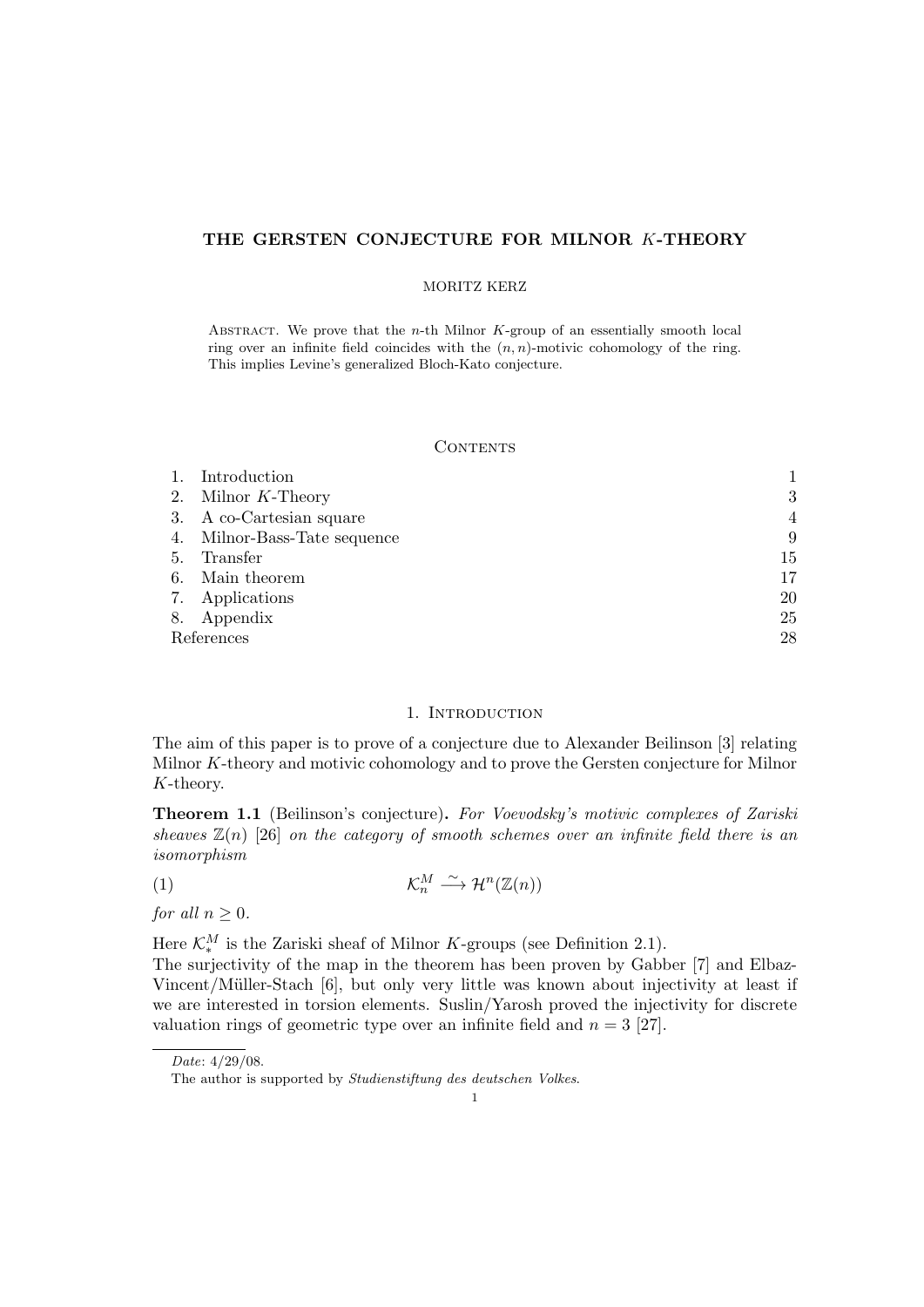We deduce Beilinson's conjecture from the Gersten conjecture for Milnor K-theory, i.e. the exactness of the Gersten complex

$$
0 \longrightarrow \mathcal{K}_n^M|_X \longrightarrow \bigoplus_{x \in X^{(0)}} i_{x \ast}(K_n^M(x)) \longrightarrow \bigoplus_{x \in X^{(1)}} i_{x \ast}(K_{n-1}^M(x)) \longrightarrow \cdots
$$

for a regular excellent scheme  $X$  over an infinite field. This can be done because the isomorphism (1) is known in the field case [20], [29] and there is an exact Gersten complex for motivic cohomology of smooth schemes. For general facts on the Gersten complex for cohomology theories the reader may consult [4].

As a consequence of Gersten's conjecture one deduces a Bloch formula relating Milnor K-theory and Chow groups

$$
H^n(X, \mathcal{K}^M_n) = CH^n(X)
$$

which was previously known only up to torsion [25] and for  $n = 1, 2, \dim(X)$  due to Kato and Quillen [14], [23].

Furthermore one can deduce Levine's generalized Bloch-Kato conjecture for semi-local equicharacteristic rings [17] from the Bloch-Kato conjecture for fields, as well as the Milnor conjecture on quadratic forms over local rings.

Theorem 1.2 (Levine's Bloch-Kato conjecture). Assume the Bloch-Kato conjecture. The norm residue homomorphism

$$
\chi_n: K_n^M(A)/l \longrightarrow H^n_{et}(A, \mu_l^{\otimes n})
$$

is an isomorphism for  $n > 0$  and all semi-local rings A containing a field k of characteristic not dividing l with  $|k| = \infty$ .

The proof of the Gersten conjecture is in a sense elementary and uses a mixture of methods due to Ofer Gabber, Andrei Suslin, and Manuel Ojanguren. There are two new ingredients:

In Section 3 we construct a co-Cartesian square motivated by motivic cohomology which was suggested to hold by Gabber [7].

Section 4 extends the Milnor-Bass-Tate sequence [2], [19] to semi-local rings. This provides norm maps on Milnor  $K$ -groups for finite, étale extensions of semi-local rings which are constructed in Section 5. The existence of these generalizations was conjectured by Kahn [11], Elbaz-Vincent and Müller-Stach.

In Section 6 our main theorem is proved namely:

Theorem 1.3. Let A be a regular connected semi-local ring containing a field with quotient field  $F$ . Assume that each residue field of  $A$  is infinite. Then the map

$$
i_n: K_n^M(A) \longrightarrow K_n^M(F)
$$

is universally injective for all  $n \geq 0$ .

Applications of this theorem, in particular Theorem 1.1 and Theorem 1.2, are discussed in Section 7.

The strategy of our proof of the main theorem is as follows:

First we reduce the proof to the case in which  $A$  is defined over an infinite perfect field  $k$ and A is the semi-local ring associated to a collection of closed points of an affine, smooth variety  $X/k$ . This reduction is accomplished by a Néron-Popescu desingularization [28]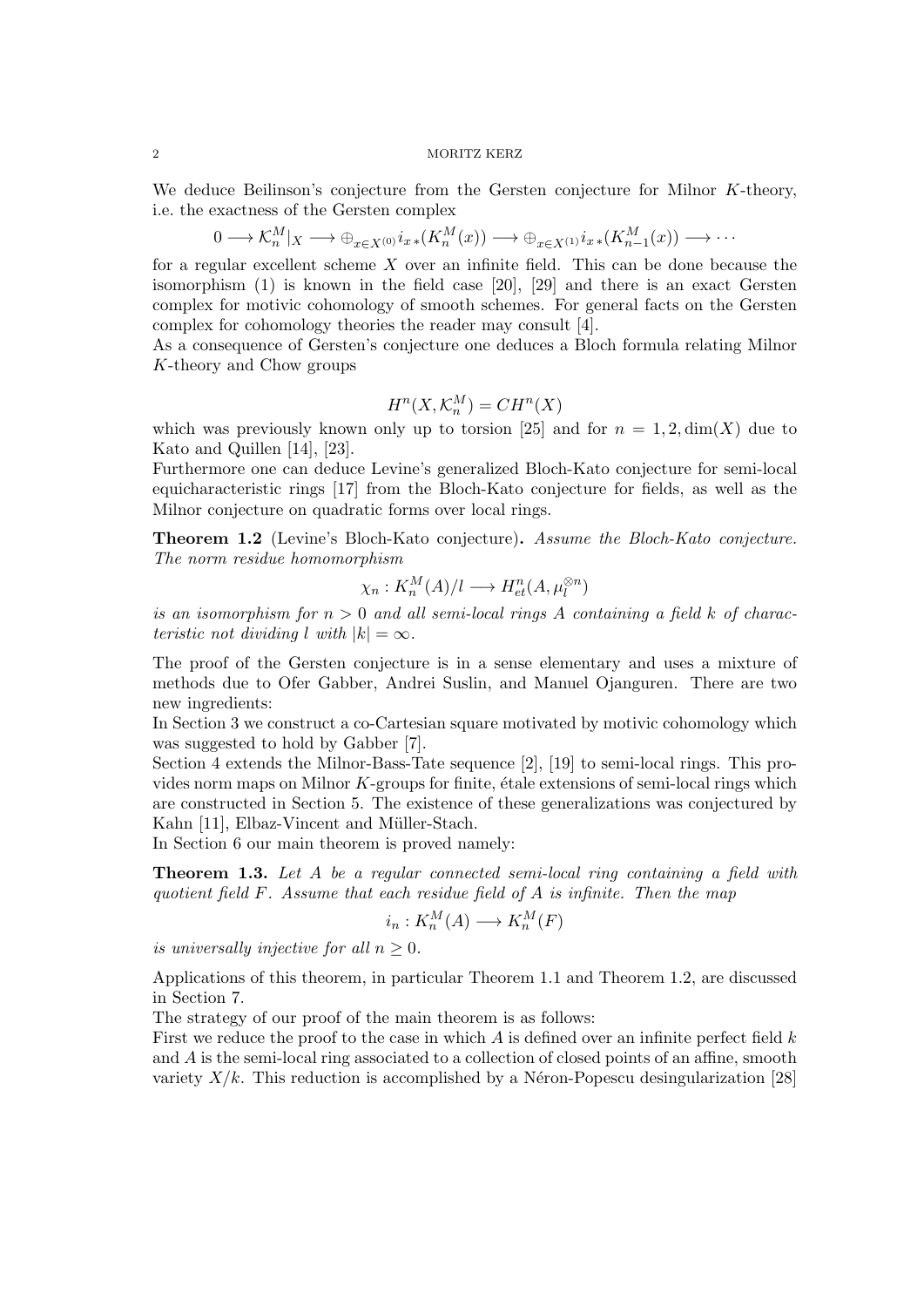and using the norms constructed in Section 5. Then we apply induction on  $d = \dim(A)$ for all  $n$  at once.

By the co-Cartesian square and Gabber's geometric presentation theorem one can assume  $X = \mathbb{A}_k^d$ .

Using the generalized Milnor-Bass-Tate sequence and the induction assumption that injectivity is already proved for rings of lower dimension one gets injectivity in dimension d.

Gabber used a similar mechanism to prove the surjectivity of the map  $(1)$  in [7]. His proof as well as the proof of Elbaz-Vincent/M¨uller-Stach for this statement can be simplified using the methods developed in Section 4, compare [15], [16].

# 2. Milnor K-Theory

In this section we recall the definition of Milnor K-Theory of semi-local rings and some properties needed later – following [20] and [27].

Let A be a unital commutative ring,  $T(A^*)$  the Z-tensor algebra over the units of A. Let I be the homogeneous ideal in  $T(A^*)$  generated by elements  $a \otimes (1-a)$  with  $a, 1-a \in A^*$ . Elements of I are usually called Steinberg relations.

**Definition 2.1.** With the above notation we define the Milnor K-ring of  $A$  to be  $K_*^M(A) = T(A^*)/I.$ 

By  $\mathcal{K}_{*}^{M}$  we denote the associated Zariski sheaf of the presheaf  $U \mapsto K_{*}^{M}(\Gamma(U))$  on the category of schemes.

The residue class of an element  $a_1 \otimes a_2 \otimes \cdots \otimes a_n$  in  $K_n^M(A)$  is denoted  $\{a_1, a_2, \ldots, a_n\}$ . In what follows we will be concerned with the Milnor ring of a localization of a semi-local ring with sufficiently many elements in the residue fields. Sufficiently many will always depend on the context. Although results are usually discussed only for infinite residue fields, an argument in Section 6 and 7 uses Milnor K-groups of semi-local rings with finite residue fields.

The next lemma is a generalization of [20, Lemma 3.2].

**Lemma 2.2.** Let  $A$  be a semi-local ring with infinite residue fields and  $B$  a localization of A. For  $a, a_1, a_2 \in B^*$  we have  ${a, -a} = 0$ 

and

$$
\{a_1, a_2\} = -\{a_2, a_1\} .
$$

For the proof we misuse notation and write elements of A and the associated induced elements in B by the same symbols.

Proof. For simplicity we discuss only the case A local. It is clear that the second relation follows from the first since

(2) 
$$
\{a_1, a_2\} + \{a_2, a_1\} = \{a_1a_2, -a_1a_2\} - \{a_2, -a_2\} - \{a_1, -a_1\}.
$$

The proof of the relation  $\{a, -a\} = 0 \in K_2^M(B)$  for  $a \in A^*$ , understood to mean the element induced in  $B^*$ , goes as follows. If  $1 - a \in A^*$  write

$$
(3) \qquad \qquad -a = \frac{1-a}{1-1/a}
$$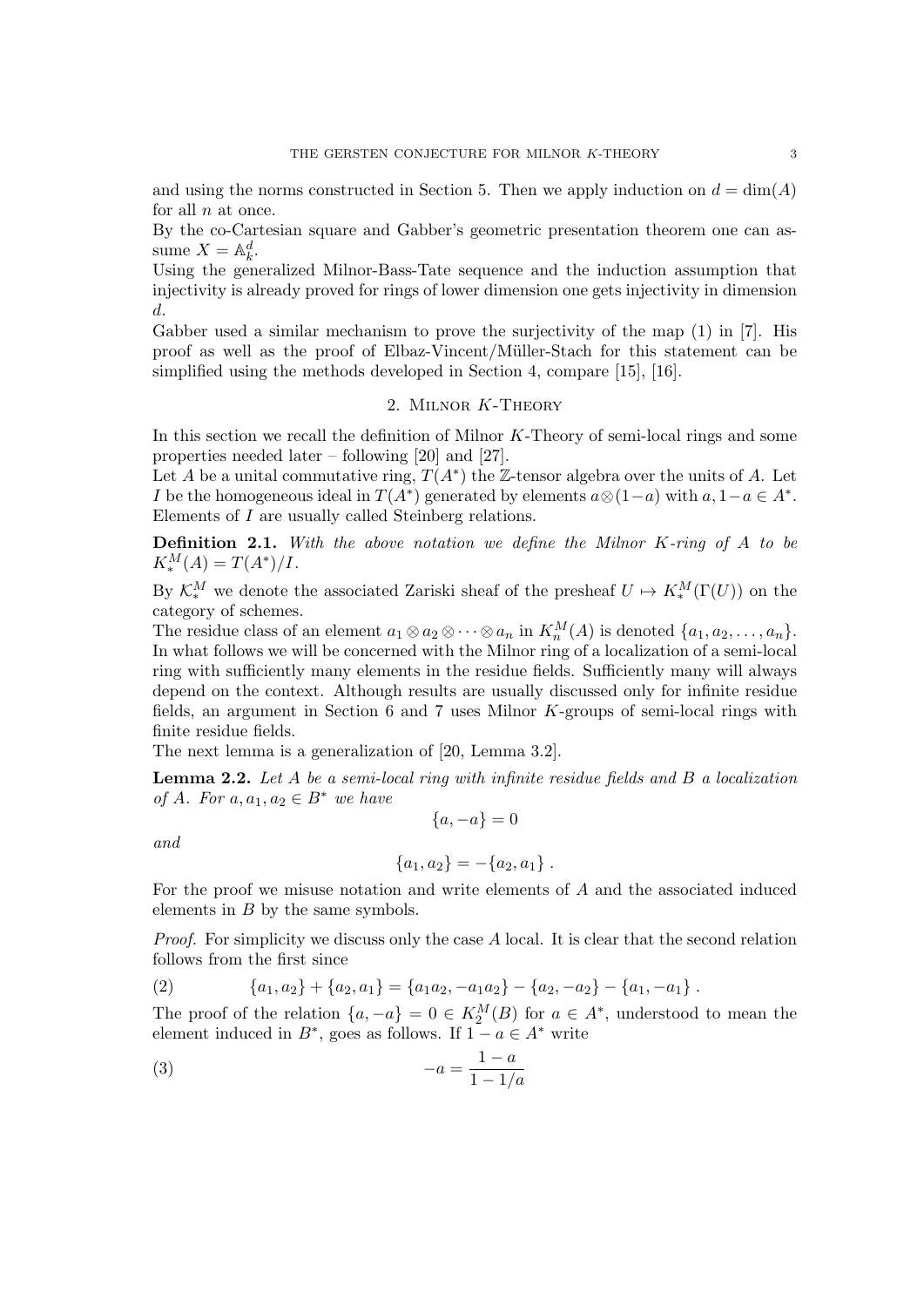so that

$$
\{a, -a\} = \{a, 1-a\} - \{a, 1-a^{-1}\} = 0.
$$

If 
$$
1 - a \notin A^*
$$
 but  $a \in A^*$ , notice that for  $s \in A^*$ ,  $\overline{s} \neq 1$  we have  $1 - as \in A^*$  so that

$$
0 = \{as, -as\} = \{a, -a\} + \{s, -s\} + \{a, s\} + \{s, a\}
$$

$$
= \{a, -a\} + \{a, s\} + \{s, a\}.
$$

So if we choose  $s_1, s_2 \in A^*$  with  $\bar{s}_1 \neq 1 \neq \bar{s}_2$  and  $\bar{s}_1 \bar{s}_2 \neq 1$  we get from the last equations

$$
{a, -a} = -{a, s1s2} - {s1s2, a} = -{a, s1} - {s1, a} - {a, s2} - {s2, a}= {a, -a} + {a, -a}.
$$

Suppose now  $a \in A$ ,  $a \in B^*$  but  $a \notin A^*$ . Then  $1 - a \in A^*$  and  $1 - a^{-1} \in B^*$ . So we can write  $-a$  as in (2). which again gives

$$
\{a,-a\} = \{a,1-a\} - \{a,1-a^{-1}\} = 0.
$$

In the general case let  $a = b/c$  for  $b, c \in A$  and  $b, c \in B^*$ 

$$
{a, -a} = {b/c, -b/c} = {b, -b} + {c, c} - {c, -b} - {b, c}.
$$

What we have already proved together with (2) gives  $\{c, c\} = \{c, (-1)(-c)\} = \{c, -1\}$ and

$$
\{a, -a\} = \{c, -1\} - \{c, -b\} + \{c, b\} = 0.
$$

The general case of the lemma, i.e. for A semi-local, follows similarly. One only has to make a more careful choice of the element s.  $\Box$ 

Let as before A be a semi-local ring with infinite residue fields.

**Proposition 2.3.** Let  $a_1, \ldots, a_n$  be in  $A^*$  such that  $a_1 + \cdots + a_n = 1$ , then  ${a_1, \ldots, a_n} = 0 \in K_n^M(A)$ .

*Proof.* If the reader is interested she can find a proof in [27, Corollary 1.7].

Later we will need another simple lemma. Let  $B$  be a localization of a semi-local ring.

**Lemma 2.4.** For  $a_1, a_2, a_1 + a_2 \in B^*$  we have

$$
\{a_1, a_2\} = \{a_1 + a_2, -\frac{a_2}{a_1}\}.
$$

Proof. We have

$$
0 = \left\{ \frac{a_1}{a_1 + a_2}, \frac{a_2}{a_1 + a_2} \right\}
$$
  
= { $a_1, a_2$ } - { $a_1, a_1 + a_2$ } - { $a_1 + a_2, a_2$ } + { $a_1 + a_2, a_1 + a_2$ }  
= { $a_1, a_2$ } + { $a_1 + a_2, a_1$ } - { $a_1 + a_2, a_2$ } + { $a_1 + a_2, -1$ }  
= { $a_1, a_2$ } - { $a_1 + a_2, -\frac{a_2}{a_1}$ }.

The first equation is the standard Steinberg relation, the third equation comes from the relations of Lemma 2.2.

**Remark 2.5.** We do not know whether Proposition 2.3 holds in case  $a_1, \ldots, a_n$  are elements in  $B^*$  with  $a_1 + \cdots + a_n = 1$ .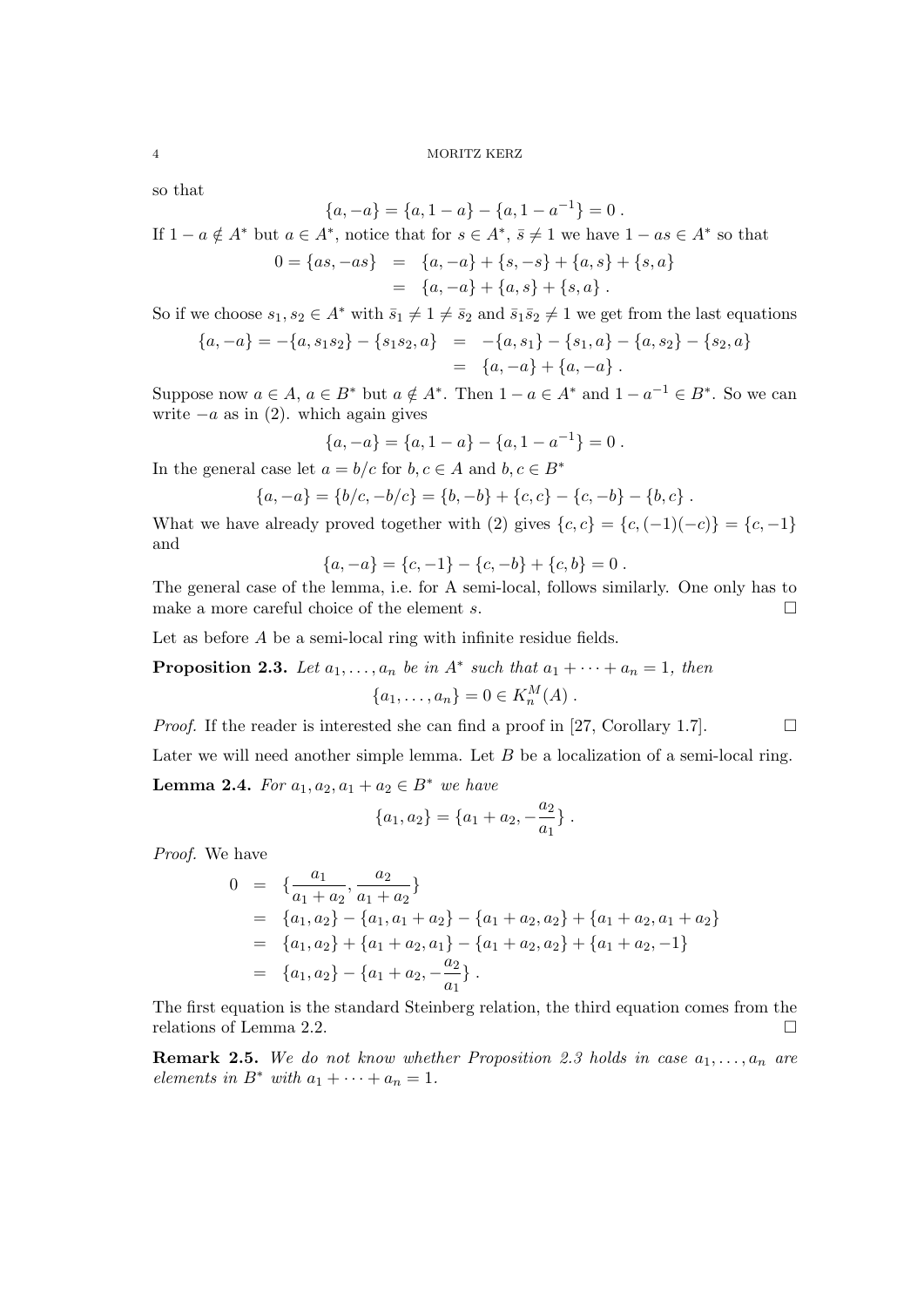#### 3. A co-Cartesian square

The theorem we prove in this section was suggested to hold by Gabber [7]. In order to motivate it consider the following geometric data:

Let  $f : X' \to X$  be an étale morphism of smooth varieties and  $Z \subset X$  a closed subvariety such that  $f^{-1}(Z) \to Z$  is an isomorphism. Let  $U' = X' - f^{-1}(Z)$  and  $U = X - Z$ . Then in the derived category of mixed motives  $DM_{gm}^{eff}$  over a perfect field [31] there is a distinguished triangle of the form

$$
M_{gm}(U') \longrightarrow M_{gm}(X') \oplus M_{gm}(U) \longrightarrow M_{gm}(X) \longrightarrow M_{gm}(U')[1]
$$
.

This can be easily deduced from [30, Proposition 5.18]. Therefore in case  $X$  is semi-local the sequence

(4) 
$$
H^n(X, \mathbb{Z}(n)) \longrightarrow H^n(X', \mathbb{Z}(n)) \oplus H^n(U, \mathbb{Z}(n)) \longrightarrow H^n(U', \mathbb{Z}(n)) \longrightarrow 0
$$

is exact, because  $H^{n+1}(X,\mathbb{Z}(n))=0$  as X is semi-local. In fact the Zariski sheaf  $\mathbb{Z}(n)$ vanishes in degrees greater than n so that the vanishing of  $H^{n+1}(X,\mathbb{Z}(n))$  follows from the spectral sequence

$$
\mathbb{H}_{Zar}^l(X, \mathcal{H}^k(\mathbb{Z}(n))) \Longrightarrow H^{l+k}(X, \mathbb{Z}(n))
$$

and [30, Lemma 4.28].

Let  $A \subset A'$  be a local extension of factorial semi-local rings with infinite residue fields, i.e. the morphism  $Spec(A') \to Spec(A)$  is dominant, maps closed points to closed points and is surjective on the latter. Let  $f, f_1 \neq 0$  be in A such that  $f_1|f$  and  $A/(f) \cong A'/(f)$ . Denote the localization of A with respect to  $\{1, f, f^2, \ldots\}$  resp.  $\{1, f_1, f_1^2, \ldots\}$  by  $A_f$ resp.  $A_{f_1}$ .

As according to the Beilinson conjectures the n-th Milnor K-group of a reasonably good ring – for example a localizations of a smooth local rings – should coincides with its  $(n, n)$ -motivic cohomology the exact sequence  $(4)$  motivates:

Theorem 3.1. The diagram

$$
K_n^M(A_{f_1}) \longrightarrow K_n^M(A_f)
$$
  
\n
$$
\downarrow \qquad \qquad \downarrow
$$
  
\n
$$
K_n^M(A'_{f_1}) \longrightarrow K_n^M(A'_{f})
$$

is co-Cartesian.

Before we give the slightly tedious proof the reader should remember that for any  $n > 0$ the unit group  $A^*$  is generated by  $A^*$  and  $1 + f^n A'$ . This is easily shown by induction on n.

*Proof.* For simplicity we restrict to the case A, A' local. Let  $\pi \in A$  be an irreducible factor of  $f/f_1$ ,  $f = \pi f'$ , and B resp. B' the localization  $A_{f'}$  resp.  $A'_{f'}$ . By induction it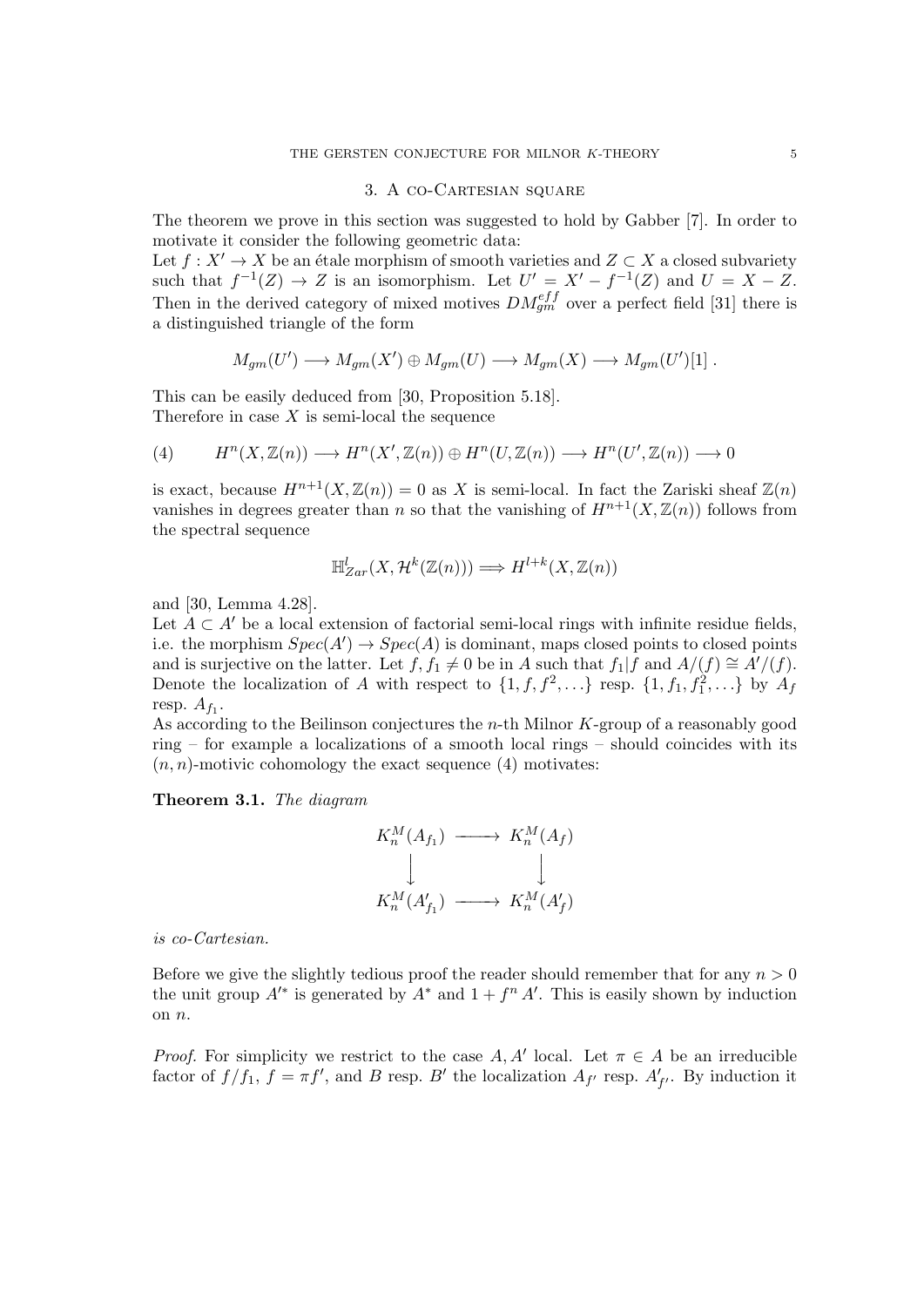is clearly sufficient to show

$$
K_n^M(B) \longrightarrow K_n^M(B_\pi)
$$
  

$$
\downarrow \qquad \qquad \downarrow
$$
  

$$
K_n^M(B') \longrightarrow K_n^M(B'_\pi)
$$

is co-Cartesian.

In order to see this one has to construct a multilinear map

$$
\lambda : ((B'_{\pi})^*)^{\times n} \longrightarrow K_n^M(B') \oplus K_n^M(B_{\pi})/K_n^M(B)
$$

which induces an isomorphism compatible with (5)

$$
K_n^M(B'_\pi) \cong K_n^M(B') \oplus K_n^M(B_\pi)/K_n^M(B) .
$$

Because  $B'^* = B^*(1 + \pi A')$  one can write each element of an *n*-tuple

$$
(a_1,\ldots,a_n)\in (B'_\pi)^{\times n}
$$

as

$$
(6) \qquad \qquad a_i = \pi^{j_i} y_i (1 + \pi x_i)
$$

 $i = 1, \ldots, n$ , with  $j_i \in \mathbb{Z}$ ,  $y_i \in B^*$  and  $x_i \in A'^*$ . The element  $x_i$  can be assumed to be invertible in  $A'$  since if it was not invertible one could write

$$
y_i(1+\pi x_i) = y_i/(1+\pi)[1+\pi(1+x_i+\pi x_i)].
$$

Now we translate some results from [27] into our setting. Define the multiplicative group  $A_{(1)}^{\prime*}$  as  $1 + \pi A'$ , the set  $A_{(inv)}^{\prime*}$  as  $1 + \pi A'^*$  and the map

$$
\rho: A'^*_{(inv)} \times ((B'_\pi)^*)^{\times n-1} \longrightarrow K^M_n(B')
$$

by

$$
\rho((1+\pi x), \pi^{j_2}w_2, \dots, \pi^{j_n}w_n) = \{(1+\pi x), \frac{w_2}{(-x)^{j_2}}, \dots, \frac{w_n}{(-x)^{j_n}}\}
$$

for  $(w_i, \pi) = 1, i = 2, \ldots, n$ .

Now let U be the union of  $(A_{(1)}^{\prime\ast}) \times ((B_{\pi}')^{\ast})^{\times n-1}$ ,  $(B_{\pi}')^{\ast} \times (A_{(1)}^{\prime\ast}) \times ((B_{\pi}')^{\ast})^{\times n-2}$  etc.

**Lemma 3.2.** The map  $\rho$  extends uniquely to a well defined skew-symmetric multilinear map

$$
U\longrightarrow K_n^M(B') .
$$

*Proof.* From Sublemma 3.3 we deduce that we can extend  $\rho$  to a canonical multilinear map from its original domain of definition  $(A''_{(inv)}) \times ((B'_\pi)^*)^{\times n-1}$  to the domain  $(A''_{(1)}) \times$  $((B'_{\pi})^*)^{\times n-1}.$ 

Sublemma 3.3. For  $1 + \pi x = (1 + \pi x_1)(1 + \pi x_2)$  and  $x, x_1 \in A^{k}, x_2 \in A'$  with  $x_2 \in (B')^*$ 

$$
\{1+\pi x, 1/(-x)\} = \{1+\pi x_1, 1/(-x_1)\} + \{1+\pi x_2, 1/(-x_2)\}.
$$

(5)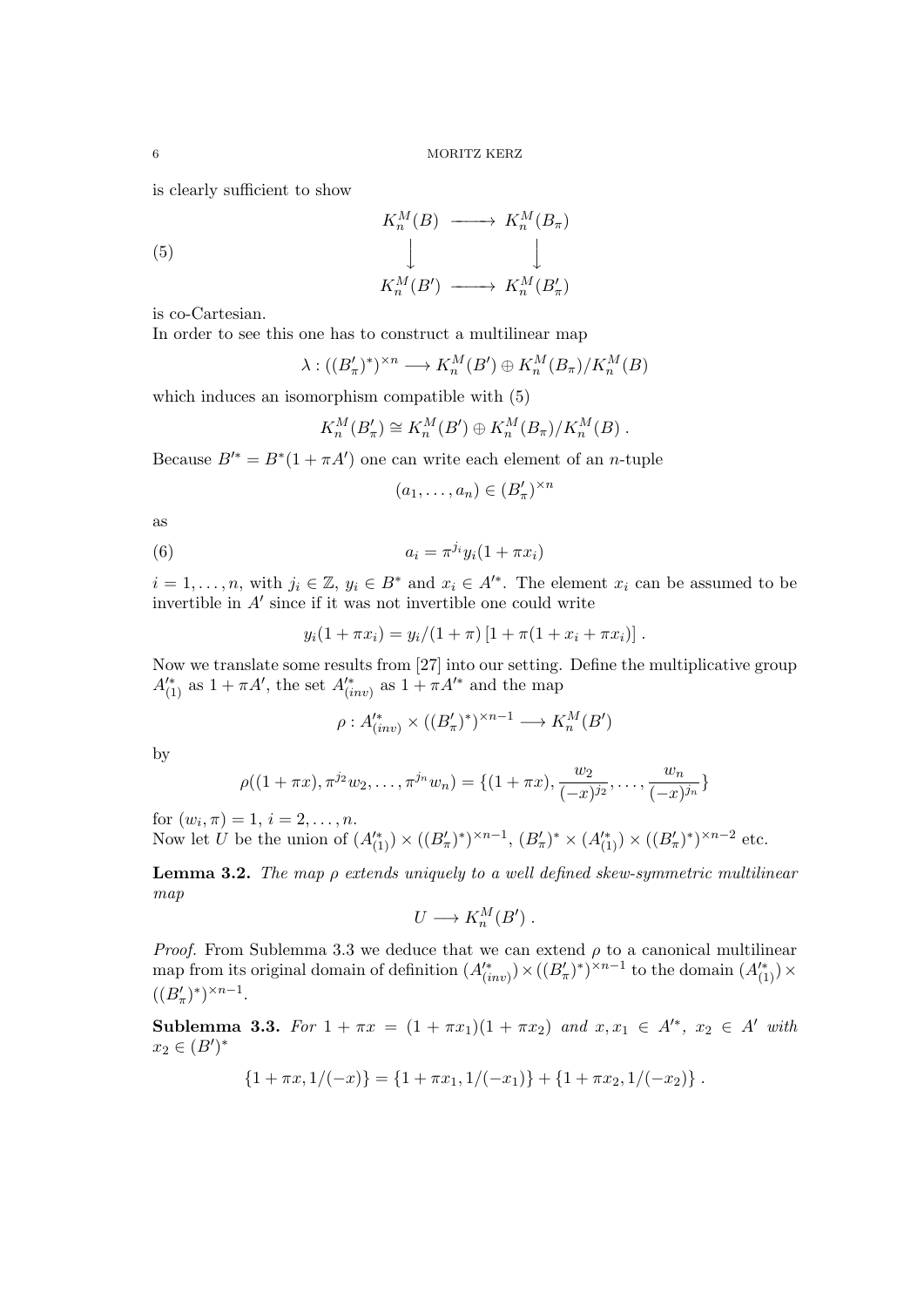*Proof.* For sake of completeness we recall the proof from [27, Lemma 3.5]. Let

$$
\eta = \{1 + \pi x, -x\} - \{1 + \pi x_1, -x_1\} - \{1 + \pi x_2, -x_2\}.
$$

We have

$$
\eta = \{1 + \pi x_1, \frac{x}{x_1}\} + \{1 + \pi x_2, \frac{x}{x_2}\}\
$$
  
\n
$$
= \{-\frac{x_1}{x_2}, \frac{x}{x_1}\} + \{-\frac{x_2}{x_1}, \frac{x}{x_2}\}\
$$
  
\n
$$
= \{-\frac{x_1}{x_2}, x\} + \{x_2, x_1\} + \{-\frac{x_2}{x_1}, x\} + \{x_1, x_2\}\
$$
  
\n
$$
= 0
$$

where the second equation follows from

$$
\frac{x}{x_1} = 1 + \frac{x_2}{x_1}(1 + \pi x_1)
$$
  
\n
$$
\frac{x}{x_2} = 1 + \frac{x_1}{x_2}(1 + \pi x_2).
$$

Next we have to check what happens if there are two entries of  $A_{(1)}^{\prime\ast}$  in an n-tupel. The next sublemma shows that the definition of  $\rho$  does not depend on how we eliminate the factors of  $\pi$  from our *n*-tupel by using either of the two distinguished  $A_{(1)}^{\prime*}$  entries.

Sublemma 3.4. For  $x_1, x_2 \in A'^*$  one has

$$
\{1 - \pi x_1, 1 - \pi x_2, \frac{1}{x_1}\} = \{1 - \pi x_1, 1 - \pi x_2, \frac{1}{x_2}\}\
$$

Proof. Because of Proposition 2.3 we have

$$
\{1 - \pi x_1, 1 - \pi x_2, \frac{x_2}{x_1}\} = \{-\frac{x_2}{x_1}(1 - \pi x_1), 1 - \pi x_2, \frac{x_2}{x_1}\}\
$$
  
= 0

 $\Box$ 

As we saw above  $((B'_\pi)^*)^{\otimes n}$  is generated by U and  $V = ((B_\pi)^*)^{\otimes n}$ . So one defines  $\lambda$  on U by  $\rho$  and on V by the natural surjection  $V \to K_n^M(B_\pi)$ .

It is immediately clear that  $\lambda$  does not depend on the factorization (6) or what is the same on the special decomposition of an element of  $((B'_{\pi})^*)^{\otimes n}$  into elements of U and  $V$ .

It is more difficult to show that  $\lambda$  maps the Steinberg relations to zero. Denote by  $\Lambda$  the subgroup of  $((B'_\pi)^*)^{\otimes n}$  generated by elements of the form  $a_1 \otimes \cdots \otimes a_n$  with  $a_i + a_j = 1$ for some  $i \neq j$ . We have to show  $\lambda(\Lambda) = 0$ .

**Lemma 3.5.** The group  $\Lambda$  is generated by elements of the form

- (i)  $a_1 \otimes \cdots \otimes a_n$  with  $a_1, \ldots, a_n \in (B'_\pi)^*$  and  $a_i + a_j = 0$  for some  $i \neq j$ .
- (ii)  $a \otimes (1-a) \otimes a_3 \otimes \cdots \otimes a_n$  with  $a, 1-a, a_3, \ldots, a_n \in (B_{\pi})^*$
- (iii)  $a\pi \otimes (1-a\pi) \otimes a_3 \otimes \cdots \otimes a_n$  with  $a \in A'$ ,  $a \in B'^*$  and  $a_i \in (B'_\pi)^*$  for  $i=3,\ldots,n$ .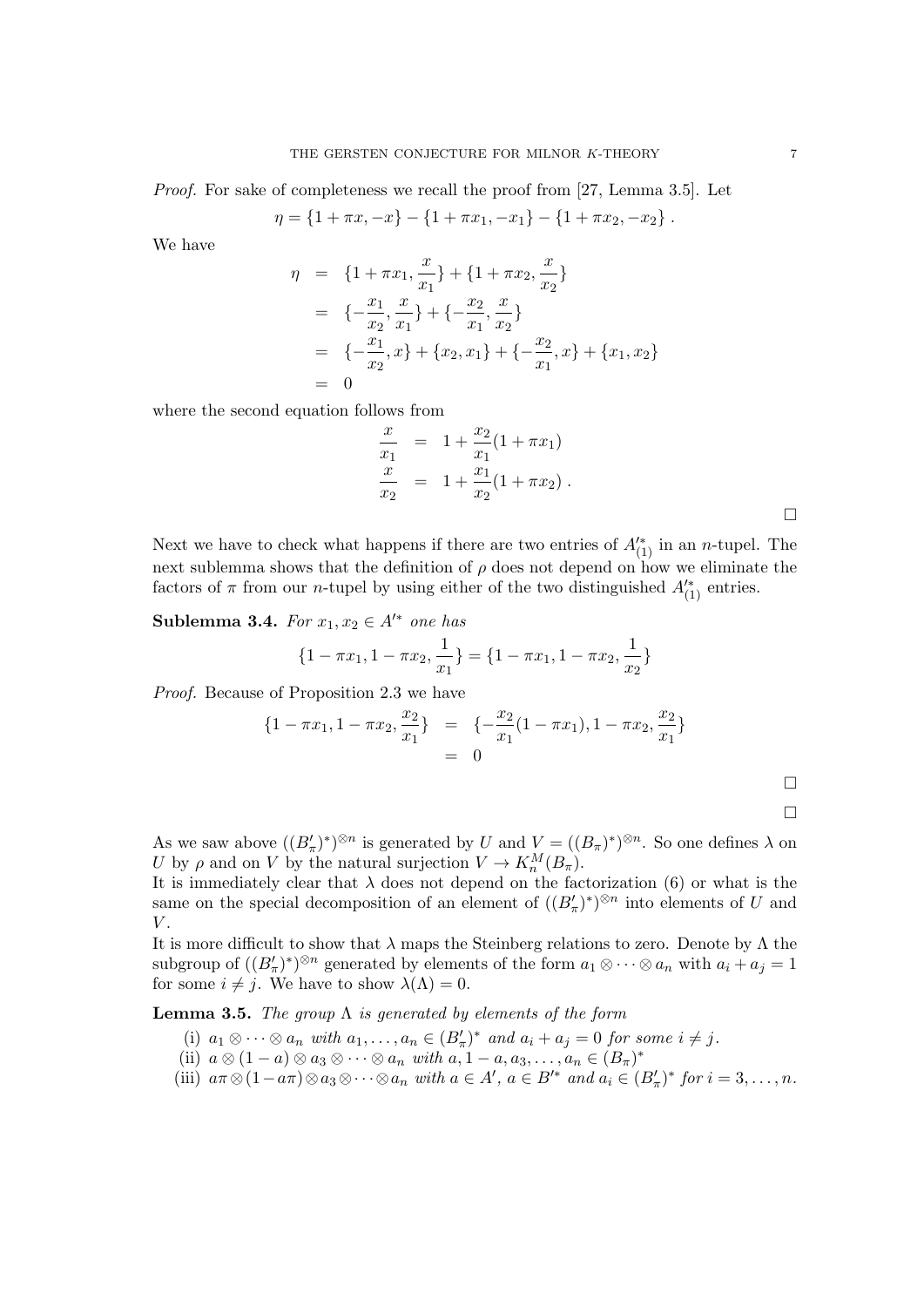(iv)  $a\pi^i \otimes (1 - a\pi^i) \otimes (1 - f^{\infty}x) \otimes a_4 \otimes \cdots \otimes a_n$  with  $i \geq 0$ ,  $a, 1 - a\pi^i \in B'^*,$  $a_4, \ldots, a_n \in (B'_{\pi})^*$  and  $x \in A'^*$ .

Here  $f^{\infty}$  means an arbitrarily high power of f. For later use in part (iv) it has to be chosen so large that equation (9) below becomes true, for example such that  $f^{\infty} \pi^{-i} a^{-1} \in A'^{*}.$ 

Proof. We have to recall the five-term relation whose proof is an elementary but tedious symbolic argument which is left to the reader.

Sublemma 3.6 (Five-term relation). With

$$
[a] = a \otimes (1 - a) \in (B'_{\pi})^* \otimes (B'_{\pi})^*
$$

we have

(7) 
$$
[x] - [y] + [y/x] - [(1 - x^{-1})/(1 - y^{-1})] + [(1 - x)/(1 - y)] = x \otimes (1 - x)/(1 - y) + (1 - x)/(1 - y) \otimes x
$$

if  $x, y, 1-x, 1-y, x-y \in (B'_\pi)^*$ .

For the proof of Lemma 3.5 we use induction on n. For  $n = 2$  we will use the five-term relation.

 $\mathbf{n} = 2$ : Let  $a, 1 - a \in (B'_\pi)^*$ . We will express [a] in terms of relations (i)-(iii). Choose  $x' \in A'^*$  such that  $y = (1 + f^{\infty}x')a \in B_{\pi}$  and let x be  $1 + f^{\infty}x'$ . Here  $f^{\infty}$  is such a large power of  $f$  that the following arguments work, depending only on  $a$ .

The five-term relation for x and y as just defined gives (modulo the relations (i) which covers the right side of (7))  $[y/x] = [a]$  in terms of  $[y]$  which is covered by (ii) and  $[x], [(1-x)/(1-y)], [(1-x^{-1})/(1-y^{-1})]$  which are covered by (iii) as we will show now. The latter elements are of the form  $[1 + \pi^i a]$  with  $a \in A'$  and  $a \in B'^*, i > 0$ . We will see by induction on i that we can suppose  $i = 1$ . Set  $x = 1 + \pi$  and  $y = (1 + \pi)(1 + \pi^i a)$ . If we again use the five-term relation with our new definition of x and  $y$  in equation (7) we get the result.

$$
\mathbf{n=3:}
$$

Modulo relation (i) we have to show that an element  $a \otimes (1-a) \otimes b$  with  $a, 1-a, b \in (B'_\pi)^*$ can be expressed in terms of relations (ii)-(iv). According to what we proved for the case  $n = 2$  we can assume either  $a, 1 - a \in (B_{\pi})^*$  or  $a/\pi, 1 - a \in A'$  and  $\in B'^*$  without denominators. The latter case is comprehended by (iii), the former by (ii) and (iv) if we factor *b* in the form  $(B'_{\pi})^* = (1 - A'^* f^{\infty}) \cdot (B_{\pi})^*$ .  $n > 3$ :

This is simple if we proceed in analogy to case  $n = 3$ .

Compatibility of  $\lambda$  with (i): Assume without loss of generality  $n = 2$ . Given an element  $\pi^i a(1-\pi x) \otimes -\pi^i a(1-\pi x) \in (B'_\pi)^* \otimes (B'_\pi)^*$  with  $x \in A'^*$  and  $a \in B^*$  we get

$$
\lambda(\pi^{i}a(1-\pi x)\otimes -\pi^{i}a(1-\pi x)) = [\{1-\pi x, -\frac{a}{x^{i}}\} + \{1-\pi x, 1-\pi x\} + \{\frac{a}{x^{i}}, 1-\pi x\}] \oplus \{\pi^{i}a, -\pi^{i}a\}
$$
  
= 0 \oplus 0.

Compatibility of  $\lambda$  with (ii): Clear.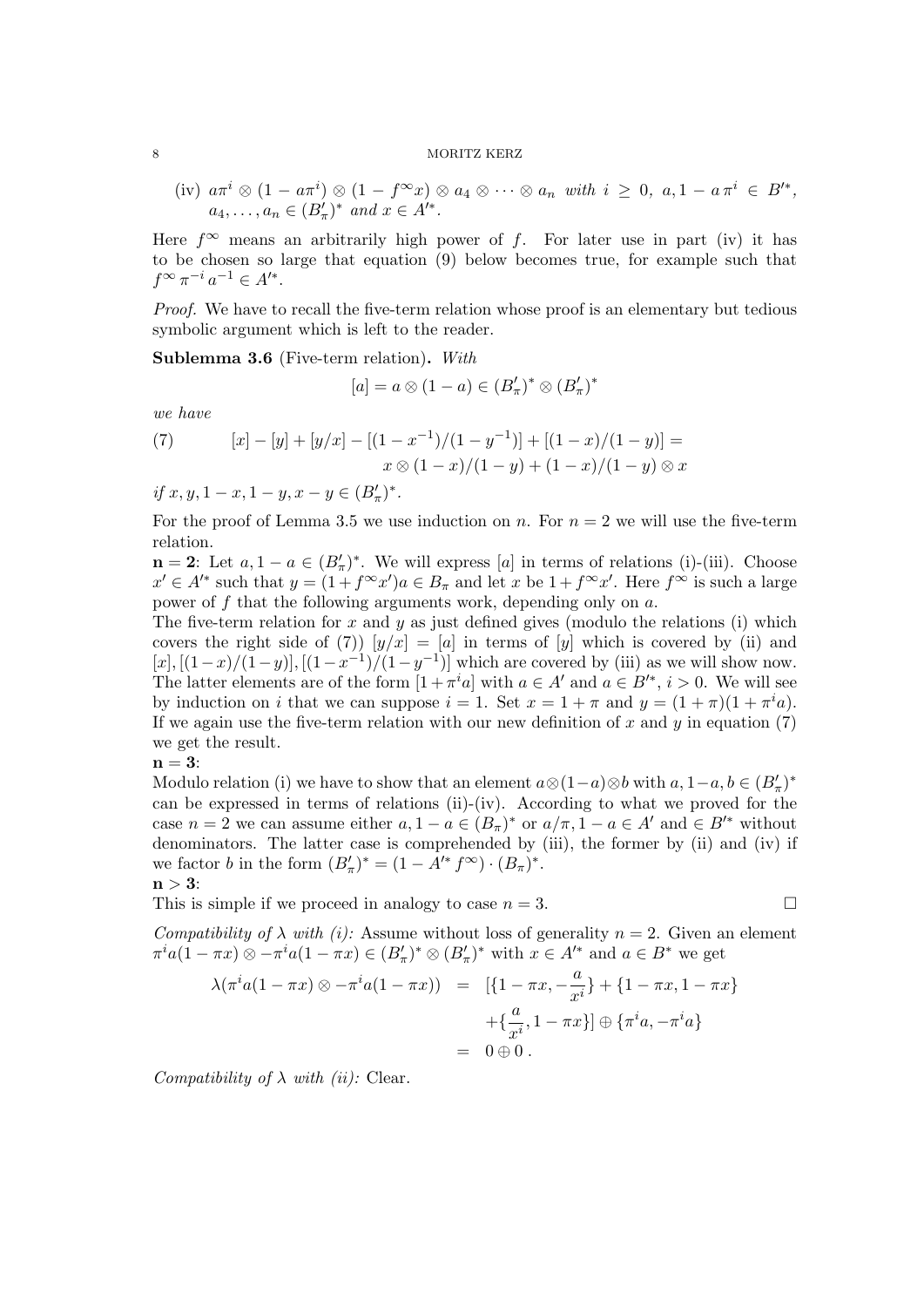Compatibility of  $\lambda$  with *(iii)*: This follows from Sublemma 3.3 because we have

$$
\lambda(a\pi\otimes(1-a\pi)\otimes a_3\otimes\cdots\otimes a_n)=\{a/a,1-a\pi,\ldots\}\oplus 0=0\oplus 0.
$$

Compatibility of  $\lambda$  with (iv): If  $i = 0$  this is trivial, therefore assume  $i > 0$ . Let  $a = a_1/a_2$ be an irreducible fraction with  $a_1, a_2 \in A'$ ,  $a_1, a_2 \in B'^*$  and  $1 - a_2 \in A'^*$ . Write further

$$
1 - f^{\infty} x = \frac{(1 - \pi^i a_1)(1 - f^{\infty} x)}{1 - \pi^i a_1} = \frac{1 - \pi^i [a_1 + x f^{\infty} \pi^{-i} (1 - \pi^i a_1)]}{1 - \pi^i a_1}
$$

So it is sufficient to show

(8) 
$$
\zeta := \lambda(a\pi^i \otimes (1 - a\pi^i) \otimes (1 - \pi^i a_1) \otimes a_4 \otimes \cdots \otimes a_n) = 0
$$

(9) 
$$
\lambda(a\pi^i\otimes(1-a\pi^i)\otimes(1-\pi^i[a_1+x f^{\infty}\pi^{-i}(1-\pi^i a_1)])\otimes a_4\otimes\cdots\otimes a_n)=0
$$

The demonstration of (9) is almost identical to that of (8), so we restrict to (8). We know from the compatibility of  $\lambda$  with (iii) and the proof of Lemma 3.5 that

$$
\lambda(a_1\pi^i\otimes(1-a_1\pi^i))=0.
$$

This gives the first equality in

$$
\zeta = \left\{ \frac{1}{a_2}, 1 - \frac{a_1}{a_2} \pi^i, 1 - a_1 \pi^i \right\} \oplus 0 = \left\{ \frac{1}{a_2}, -a_2 (1 - \frac{a_1}{a_2} \pi^i), 1 - a_1 \pi^i \right\} \oplus 0
$$
  
= 
$$
\left\{ \frac{1}{a_2}, a_1 \pi^i - a_2, 1 - a_1 \pi^i \right\} \oplus 0
$$
  
= 
$$
\left\{ \frac{1}{a_2}, 1 - a_2, -\frac{1 - a_1 \pi^i}{a_1 \pi^i - a_2} \right\} \oplus 0 = 0.
$$

The fourth equality follows from Lemma 2.4.

This finishes the proof of Theorem 3.1 as the reader checks without difficulties that  $\lambda$  is an inverse to

$$
K_n^M(B') \oplus K_n^M(B_\pi)/K_n^M(B) \longrightarrow K_n^M(B'_\pi) .
$$

# 4. Milnor-Bass-Tate sequence

The most fundamental result in Milnor K-theory of fields is the short exact sequence due to Milnor, Bass and Tate [2], [19]

(10) 
$$
0 \longrightarrow K_n^M(F) \longrightarrow K_n^M(F(t)) \longrightarrow \bigoplus_{\pi} K_{n-1}^M(F[t]/(\pi)) \longrightarrow 0
$$

where F is a field and the direct sum is over all irreducible, monic  $\pi \in F[t]$ .

It calculates Milnor K-groups of the function field of a projective line.

In order to prove Beilinson's conjecture we generalize this sequence to the realm of local rings. Let  $A$  be a semi-local domain with infinite residue fields,  $F$  its quotient field. Furthermore we assume  $A$  to be factorial in order to simplify our notation. For a description of the general case, which is not needed in the proof of our main theorem, compare Section 5.

For a local ring version of (10) one has to replace the group  $K_n^M(F(t))$  by a group of symbols in general position denoted  $K_n^t(A)$ .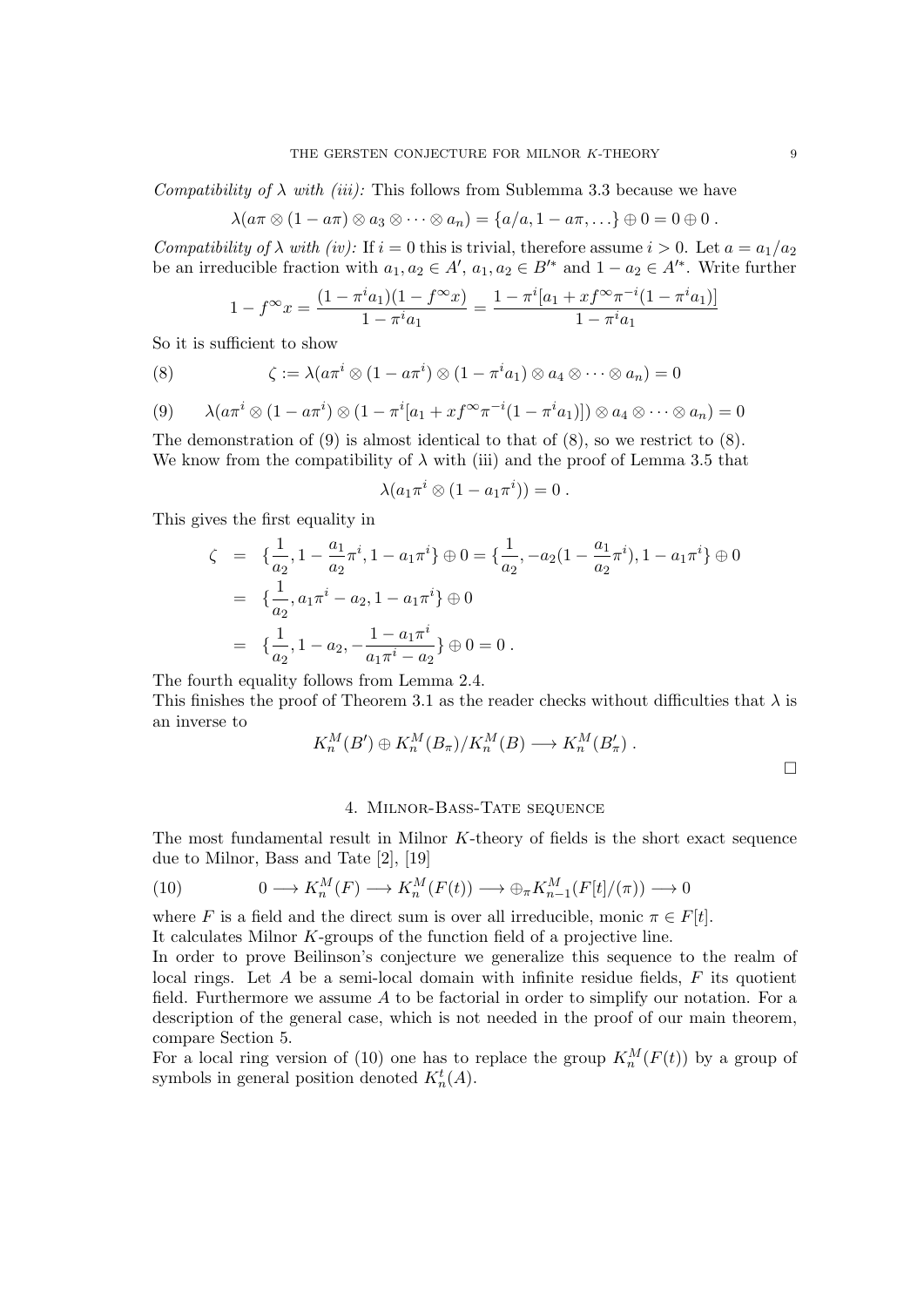Definition 4.1. An n-tuple of rational functions

$$
(\frac{p_1}{q_1}, \frac{p_2}{q_2}, \dots, \frac{p_n}{q_n}) \in F(t)^n
$$

with  $p_i, q_i \in A[t]$  and  $p_i/q_i$  a reduced fraction for  $i = 1, \ldots n$  is called feasible if the highest nonvanishing coefficients of  $p_i, q_i$  are invertible in A and for irreducible factors u of  $p_i$  or  $q_i$  and v of  $p_j$  or  $q_j$   $(i \neq j)$ ,  $u = av$  with  $a \in A^*$  or  $(u, v) = 1$ .

Before coming to the definition of  $K_n^t(A)$  we have to replace ordinary tensor product.

Definition 4.2. Define

$$
\mathcal{T}_n^t(A) = \mathbb{Z}\langle \{ (p_1,\ldots,p_n) | (p_1,\ldots,p_n) \text{ feasible}, p_i \in A[t] \text{ irreducible or unit} \} \rangle/Linear
$$

Here Linear denotes the subgroup generated by elements

$$
(p_1,\ldots,ap_i,\ldots,p_n)-(p_1,\ldots,a,\ldots,p_n)-(p_1,\ldots,p_i,\ldots,p_n)
$$

with  $a \in A^*$ .

By bilinear factorization the element

$$
(p_1,\ldots,p_n)\in \mathcal{T}_n^t(A)
$$

is defined for every feasible *n*-tuple with  $p_i \in F(t)$ . Now define the subgroup  $St \subset \mathcal{T}_n^t(A)$  to be generated by feasible *n*-tuples

(11)  $(p_1, \ldots, p, 1 - p, \ldots, p_n)$ 

and

(12)  $(p_1, \ldots, p, -p, \ldots, p_n)$ 

with  $p_i, p \in F(t)$ .

### Definition 4.3. Define

$$
K_n^t(A) = \mathcal{T}_n^t(A)/St
$$

We denote the image of  $(p_1, \ldots, p_n)$  in  $K_n^t(A)$  by  $\{p_1, \ldots, p_n\}.$ Now the main theorem of this section reads:

Theorem 4.4. There exists a split exact sequence

(13) 
$$
0 \longrightarrow K_n^M(A) \longrightarrow K_n^t(A) \longrightarrow \bigoplus_{\pi} K_{n-1}^M(A[t]/(\pi)) \longrightarrow 0
$$

where the direct sum is over all monic, irreducible  $\pi \in A[t]$ .

The first map in sequence (13) is induced by the inclusion  $A \to F(t)$ . The second is a generalization of the tame symbol whose construction will be given below.

In the proof of the Gersten conjecture we need a slightly refined version of this theorem. Let  $0 \neq p \in A[t]$  be an arbitrary monic polynomial. Define the group  $K_n^t(A, p)$  in analogy to  $K_n^t(A)$  but this time a tuple

$$
(p_1/q_1, p_2/q_2, \ldots, p_n/q_n)
$$

is feasible if additionally all  $p_i, q_i$  are coprime to p. The proof of the following theorem is almost identical to the proof of Theorem 4.4.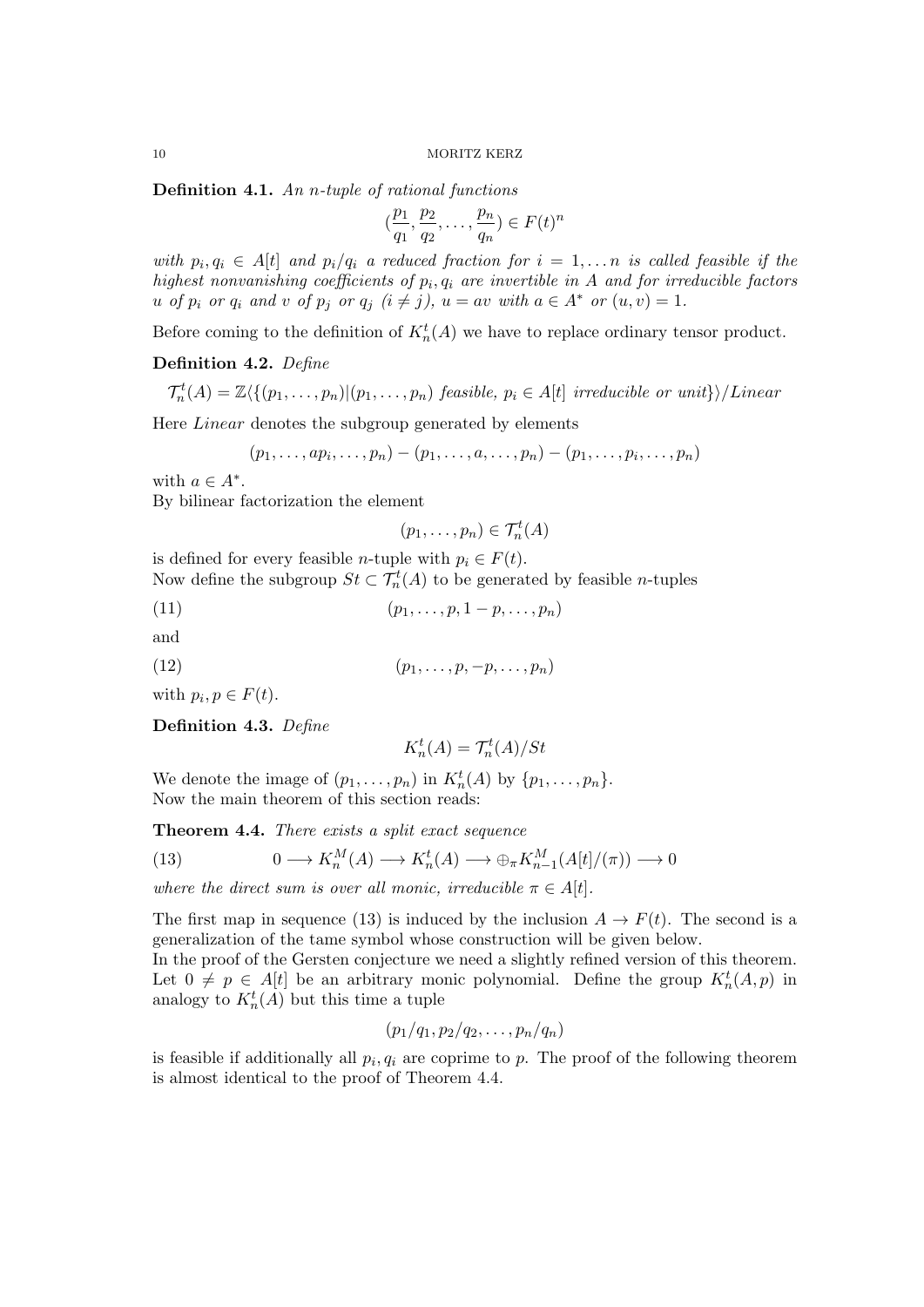Theorem 4.5. The sequence

 $0 \longrightarrow K_n^M(A) \longrightarrow K_n^t(A,p) \longrightarrow \bigoplus_{\pi} K_{n-1}^M(A[t]/(\pi)) \longrightarrow 0$ 

is split exact where the direct sum is over all  $\pi \in A[t]$  monic and irreducible with  $(\pi, p) = 1.$ 

**Lemma 4.6.** For every feasible n-tuple  $(p_1, \ldots, p_n)$  and  $1 \leq i \leq n$  we have

$$
\{p_1,\ldots,p_i,p_{i+1},\ldots,p_n\}=-\{p_1,\ldots,p_{i+1},p_i,\ldots,p_n\}\in K_n^t(A).
$$

*Proof.* We can suppose  $n = 2$  and  $p_1, p_2 \in A[t]$  irreducible or units, then

$$
{p_1, p_2} + {p_2, p_1} = {p_1p_2, -p_1p_2} - {p_2, -p_2} - {p_1, -p_1} = 0.
$$

Proof of Theorem 4.4.

Step 1: The homomorphism  $i_n: K_n^M(A) \to K_n^t(A)$  is injective.

We construct a left inverse  $\psi_n$  of  $i_n$  by associating to a polynomial its highest coefficient (specialization at infinity). This gives a well defined map  $\psi_n : \mathcal{T}_n^t(A) \to K_n^M(A)$ . We have to show  $\psi_n$  factors through the Steinberg relations. As concerns relation (12) one gets

$$
\psi_n((p_1,\ldots,p,-p,\ldots,p_n))=\{\psi_1(p_1),\ldots,\psi_1(p),-\psi_1(p),\ldots,\psi_1(p_n)\}=0.
$$

For relation (11) one has to distinguish several cases. Given  $p, q \in A[t]$ ,  $\deg(p) > \deg(q)$ we have

$$
\psi_n((p_1,\ldots,p/q,1-p/q,\ldots,p_n)) = \psi_n((p_1,\ldots,p/q,(q-p)/q,\ldots,p_n))
$$
  
= { $\psi_1(p_1),\ldots,\psi_1(p)/\psi_1(q),-\psi_1(p)/\psi_1(q),\ldots,\psi_1(p_n)$ } = 0

for  $deg(p) < deg(q)$ 

$$
\psi_n((p_1,\ldots,p/q,1-p/q,\ldots,p_n)) = \psi_n((p_1,\ldots,p/q,(q-p)/q,\ldots,p_n))
$$
  
= { $\psi_1(p_1),\ldots,\psi_1(p)/\psi_1(q),1,\ldots,\psi_1(p_n)$ } = 0

for  $deg(p) = deg(q) = deg(q - p)$ 

$$
\psi_n((p_1,\ldots,p/q,1-p/q,\ldots,p_n)) = \psi_n((p_1,\ldots,p/q,(q-p)/q,\ldots,p_n))
$$
  
= { $\psi_1(p_1),\ldots,\psi_1(p)/\psi_1(q),1-\psi_1(p)/\psi_1(q),\ldots,\psi_1(p_n)$ } = 0

for  $deg(q) = deg(p) > deg(p-q)$ 

$$
\psi_n((p_1,\ldots,p/q,1-p/q,\ldots,p_n)) = \psi_n((p_1,\ldots,p/q,(q-p)/q,\ldots,p_n))
$$
  
= { $\psi_1(p_1),\ldots,1,\psi_1(q-p)/\psi_1(q),\ldots,\psi_1(p_n)$ } = 0.

Therefore  $\psi_n: K_n^t(A) \to K_n^M(A)$  is well defined and  $\psi_n \circ i_n = id$ .

Step 2: Constructing the homomorphisms  $K_n^t(A) \to K_{n-1}^M(A[t]/(\pi))$ .

 $\Box$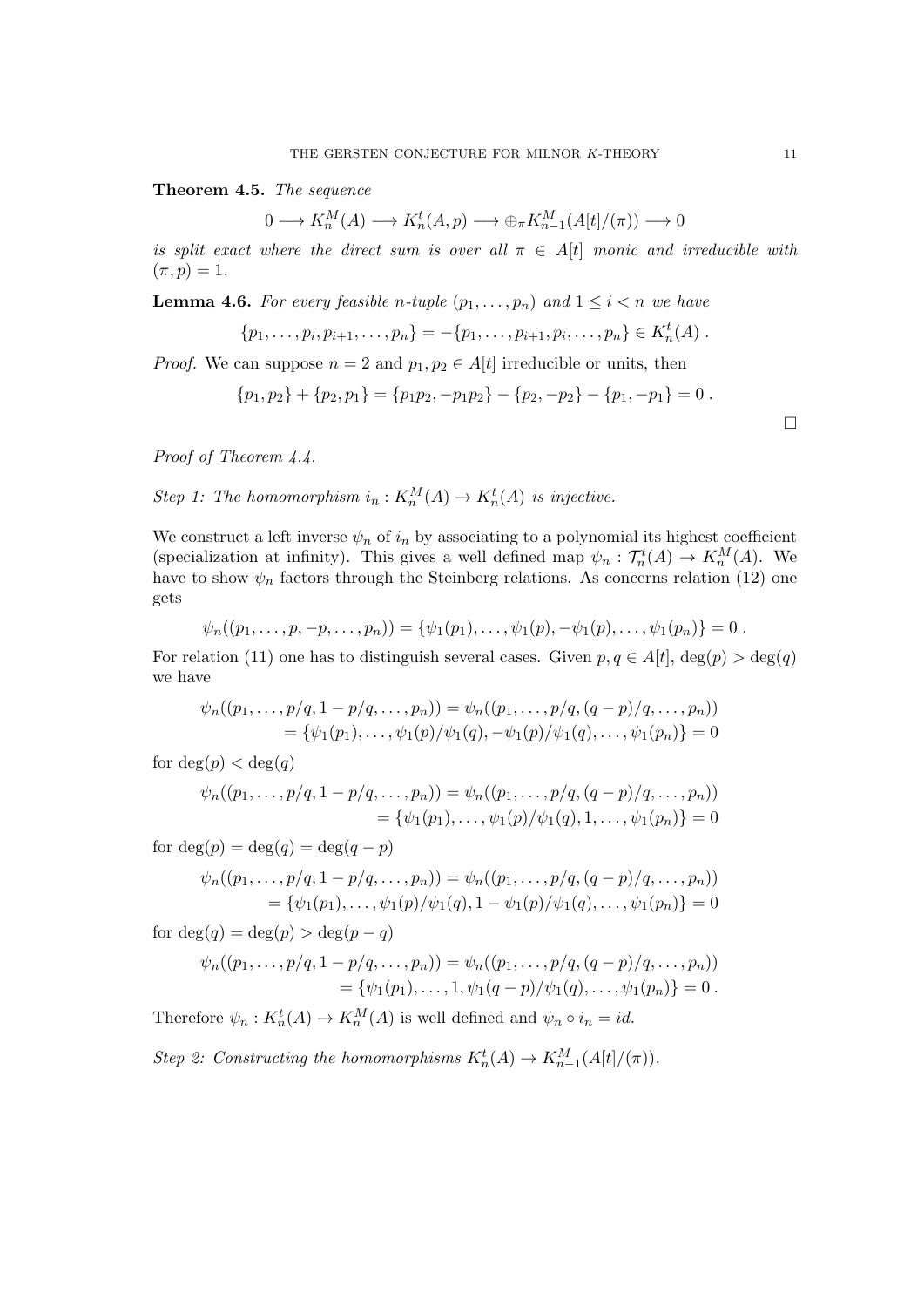Let  $\pi \in A[t]$  be a monic irreducible. For every such  $\pi$  one constructs group homomorphisms

$$
\partial_{\pi}: K_n^t(A) \longrightarrow K_{n-1}^M(A[t]/(\pi))
$$

such that

$$
\partial_{\pi}(\{\pi, p_2,\ldots,p_n\})=\{\bar{p}_2,\ldots,\bar{p}_n\}
$$

for  $p_i \in A[t]$  and  $(p_i, \pi) = 1$ ,  $i = 2, \ldots, n$ . Clearly the last equation characterizes  $\partial_{\pi}$ uniquely. So one has to show existence. We only sketch the construction here, the details are left to the reader. Introduce a formal element  $\xi$  with  $\xi^2 = \xi(-1)$  and  $\deg(\xi) = 1$ . Define a formal map  $\theta_{\pi}$  by by

$$
\theta_{\pi}(u_1\pi^{i_1},\ldots,u_n\pi^{i_n})=(i_1\xi+\{\bar{u}_1\})\cdots(i_n\xi+\{\bar{u}_n\})
$$
.

We define  $\partial_{\pi}$  by taking the (right-)coefficient of  $\xi$  in  $\theta_{\pi}$ , where we use graded commutativity. This gives a well defined homomorphism

$$
\partial_{\pi}: \mathcal{T}_n^t(A) \longrightarrow K_{n-1}^M(A[t]/(\pi)) .
$$

So what remains to be shown is that  $\partial_{\pi}$  factors over the Steinberg relations. Let  $x = (\pi^i u, -\pi^i u)$  be feasible, then

$$
\theta_{\pi}(x) = (i\xi + {\overline{u}})(i\xi + {-\overline{u}}) \n= i\xi{-1} - i\xi{\overline{u}} + i\xi{-\overline{u}} + {\overline{u}}, -{\overline{u}} = 0.
$$

For  $i > 0$  and  $x = (\pi^i u, 1 - \pi^i u)$  feasible one has

$$
\theta_{\pi}(x) = (i\xi + {\bar{u}}){1} = 0.
$$

For  $i < 0$  and  $x = (\pi^i u, 1 - \pi^i u)$  feasible one has

$$
\theta_{\pi}(x) = (i\xi + {\bar{u}})(i\xi + {-\bar{u}})
$$
  
=  $i\xi{-1} + i\xi{-\bar{u}} - i\xi{\bar{u}} + {\bar{u}, -\bar{u}} = 0.$ 

Step 3: The filtration  $L_d \subset K_n^t(A)$ .

Let  $L_d$  be the subgroup of  $K_n^t(A)$  generated by feasible *n*-tuples of polynomials of degree at most d. According to step 1  $L_0 = K_n^M(A)$ . Moreover from the construction of step 2 we see that if  $\pi$  is of degree d one has  $\partial_{\pi}(L_{d-1}) = 0$ . In order to finish the proof one shows that for  $d > 0$ 

(14) 
$$
L_d/L_{d-1} \longrightarrow \bigoplus_{\deg(\pi)=d} K_{n-1}^M(A[t]/(\pi))
$$

is an isomorphism.

Step 4: The homomorphism  $h_{\pi}: K_{n-1}^M(A[t]/(\pi)) \to L_d/L_{d-1}$ .

For deg( $\pi$ ) = d and  $\bar{g} \in A[t]/(\pi)$  let  $g \in A[t]$  be the unique representative with deg( $g$ ) < d. Then we claim that there exists a unique homomorphism  $h_{\pi}: K_{n-1}^M(A[t]/(\pi)) \to$  $L_d/L_{d-1}$  such that

$$
h_{\pi}(\{\bar{g}_2,\ldots,\bar{g}_n\})=\{\pi,g_2,\ldots,g_n\}
$$

for  $(\pi, q_2, \ldots, q_n)$  feasible.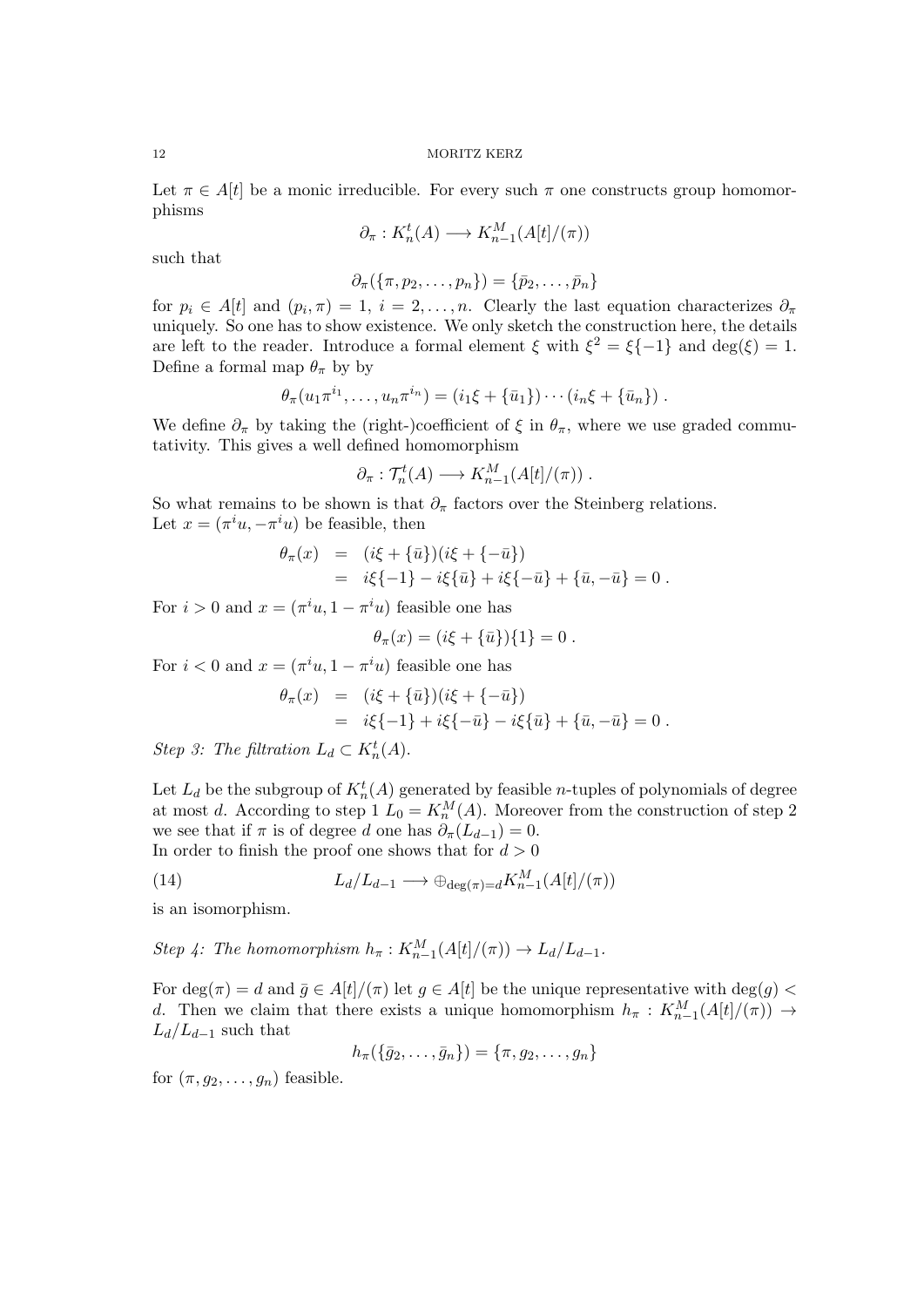We prove uniqueness first. Let  $(\bar{g}_2, \ldots, \bar{g}_n)$  be arbitrary with  $\bar{g}_i \in A[t]/(\pi)$  for all i. According to the appendix we can factor each  $g_i$  in two polynomials  $g'_i$ ,  $g''_i$  module  $\pi$  if d > 2 such that all the  $2^{n-1}$  tuples  $(g_2^*, \ldots, g_n^*)$  are feasible (\* means primed respectively double primed) and  $\deg(g_i^*) = d - 1$ . In case  $d = 2$  we can similarly factor  $g_i$  into three polynomials but we leave this to the reader because the argument is essentially the same. So if we have given a homomorphism  $h_{\pi}$  with the above property we can write

$$
h_{\pi}(\{\bar{g}_2,\ldots,\bar{g}_n\})=\sum_{*^{n-1}}\{\pi,g_2^*,\ldots,g_n^*\}.
$$

where the sum is over the  $2^{n-1}$  maps from the set  $\{2, \ldots, n\}$  to  $\{',''\}$ . But the right side obviously does not depend on the the given  $h_{\pi}$  which shows uniqueness.

Now we show existence. Assume  $d > 2$ . The case  $d = 2$  is similar but one has to factor everything into three polynomials. Given  $\{\bar{g}_2,\ldots,\bar{g}_n\} \in K_{n-1}^M(A[t]/(\pi))$  use Theorem 8.1 to choose for every  $i = 2, \ldots, n$  a factorization

$$
g_i \equiv g'_i g''_i \; \bmod \; \pi
$$

such that all the tuples  $(\pi, g_2^*, \dots, g_n^*)$  are feasible and  $\deg(g_i^*) \leq d-1$ . Set

$$
h_{\pi}((\bar{g}_2,\ldots,\bar{g}_n))=\sum_{*^{n-1}}\{\pi,g_2^*,\ldots,g_n^*\}.
$$

One has to show that this gives a well defined homomorphism

$$
(A[t]/(\pi))^{*\otimes n-1} \longrightarrow L_d/L_{d-1} .
$$

In order to simplify the notation we treat the case  $n = 2$ . Let

$$
g_2 \equiv g'g'' \text{ mod } \pi
$$

be another generic factorization with  $\deg(g^*) = d-1$ . By what is proved in the appendix, especially Remark 8.3, we can assume that the tuple  $(g'_2, g''_2, g', g'', f, \pi)$  is feasible where f is defined by the equation

$$
g_2'g_2'' = g'g'' + f\pi
$$

The Steinberg relation associated to

$$
\frac{g'g''}{g_2'g_2''} + \frac{f\pi}{g_2'g_2''} = 1.
$$

shows that

$$
\{\pi, g_2'\} + \{\pi, g_2''\} = \{\pi, g_2\} + \{\pi, g_2\} \in L_d/L_{d-1}
$$

which implies that we get a well defined map

$$
(A[t]/(\pi))^{* \times n-1} \longrightarrow L_d/L_{d-1} .
$$

Next we will show that this map is in fact multilinear. Again we restrict to  $n = 2$ . Let  $\bar{g}_2 = \bar{p} \bar{q} \in (A[t]/(\pi))^*$  and let

 $p \equiv p'p'' \mod \pi \text{ and } q \equiv q'q'' \mod \pi$ 

be generic factorizations as above. Then we have

$$
h_{\pi}(\bar{p}) + h_{\pi}(\bar{q}) = \{\pi, p'\} + \{\pi, p''\} + \{\pi, q'\} + \{\pi, q''\} = \{\pi, p'q'\} + \{\pi, p''q''\}.
$$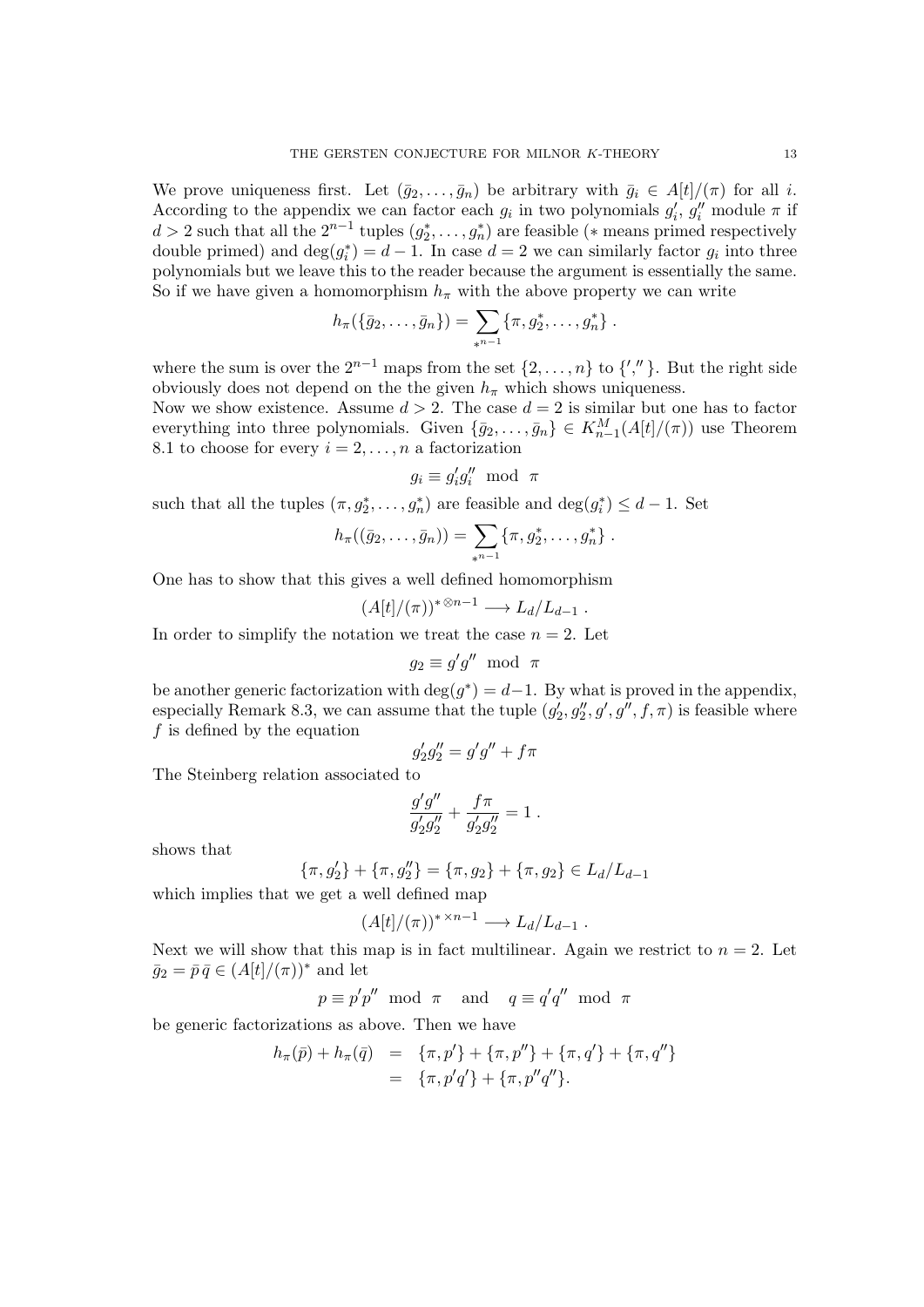Let  $f$  and  $f'$  be defined by the equations

$$
p'q' + f'\pi = P'
$$
 and  $p''q'' + f''\pi = P''$ 

where  $deg(P')$ ,  $deg(P'') < d$ . As  $p', q'$  or  $p'', q''$  can be chosen generically we can assume that  $(p', q', f', \pi, P')$  and  $(p'', q'', f'', \pi, P'')$  are feasible. Similar to the argument given above this implies the equations

$$
\{\pi, p'q'\} = \{\pi, P'\} \text{ and } \{\pi, p''q''\} = \{\pi, P''\} \text{ in } L_d/L_{d-1} .
$$

So we get

$$
h_{\pi}(\bar{p}) + h_{\pi}(\bar{q}) = \{\pi, P'\} + \{\pi, P''\} = h_{\pi}(\bar{p}\bar{q})
$$

since  $\bar{P}'\bar{P}'' = \bar{p}\bar{q}$  is a feasible factorization.

Finally, we show the compatibility with the Steinberg relations. Choosing a factorization  $g \equiv g'g'' \bmod \pi$  such that  $(\pi, g', g'')$  is feasible we get

(15) 
$$
h_{\pi}(\bar{g} \otimes -\bar{g}) = {\pi}({g'} + {g''})({{-g'} + {g''}}) = 0.
$$

In order to show  $h_{\pi}(\bar{g} \otimes (1 - \bar{g})) = 0$  one can assume g generic of degree  $d - 1$  in which case it is clear as we can simply lift the Steinberg relation. The fact that we can assume that g is a generic element follows from the five term relation  $(7, \text{Sublemma } 3.6)$  and  $(15)$ .

Step 5: 
$$
h : \bigoplus_{\deg(\pi) = d} K_{n-1}^M(A[t]/(\pi)) \to L_d/L_{d-1}
$$
 is surjective.

For simplicity we restrict to  $d > 2$ . The case  $d = 2$  can be shown similarly. Consider the symbol  $\{p_1, \ldots, p_n\} \in K_n^t(A)$  with  $p_i \in A[t]$  prime and  $\deg(p_i) \leq d$ . Use induction on the number of  $p_i$  which are of degree d. We can restrict to  $n = 2$ . We show that  $\{\pi, f\} \in L_d$  lies in the image of this homomorphism for irreducible coprime  $\pi, f \in A[t]$ of degree d. As explained in the appendix (modulo the complication that  $deg(f) = d$ ) choose a generic factorization

$$
f = f' \pi + f_1 f_2
$$

$$
(f_1) = \deg(f_2) =
$$

with  $(f'\pi, f, f_1, f_2)$  feasible and  $\deg(f_1) = \deg(f_2) = \deg(f_1)$  $(') + 1 = d - 1$ . The Steinberg relation associated to f  $-f$  $\overline{a}$ 

$$
\frac{J}{f_1 f_2} + \frac{-J'\pi}{f_1 f_2} = 1
$$

gives  $\{\pi, f\} \in im(h) \mod L_{d-1}$ .

# Conclusion:

It is obvious that  $\partial_{\pi} \circ h_{\pi} = 1$ . Step 5 shows  $\sum_{\pi} (h_{\pi} \circ \partial_{\pi})$  is the identity on  $L_d/L_{d-1}$ . Because for every  $d > 0$ 

$$
L_d/L_{d-1} \longrightarrow \bigoplus_{\deg(\pi) = d} K_{n-1}^M(A[t]/(\pi))
$$

is an isomorphism

$$
K_n^t(A)/L_0 \longrightarrow \bigoplus_{\pi} K_{n-1}^M(A[t]/(\pi))
$$

is an isomorphism too. This finishes the proof of Theorem 4.4.

The relation between the exact sequence (13) and the classical Milnor-Bass-Tate sequence for  $F = Q(A)$  is explained in the following proposition.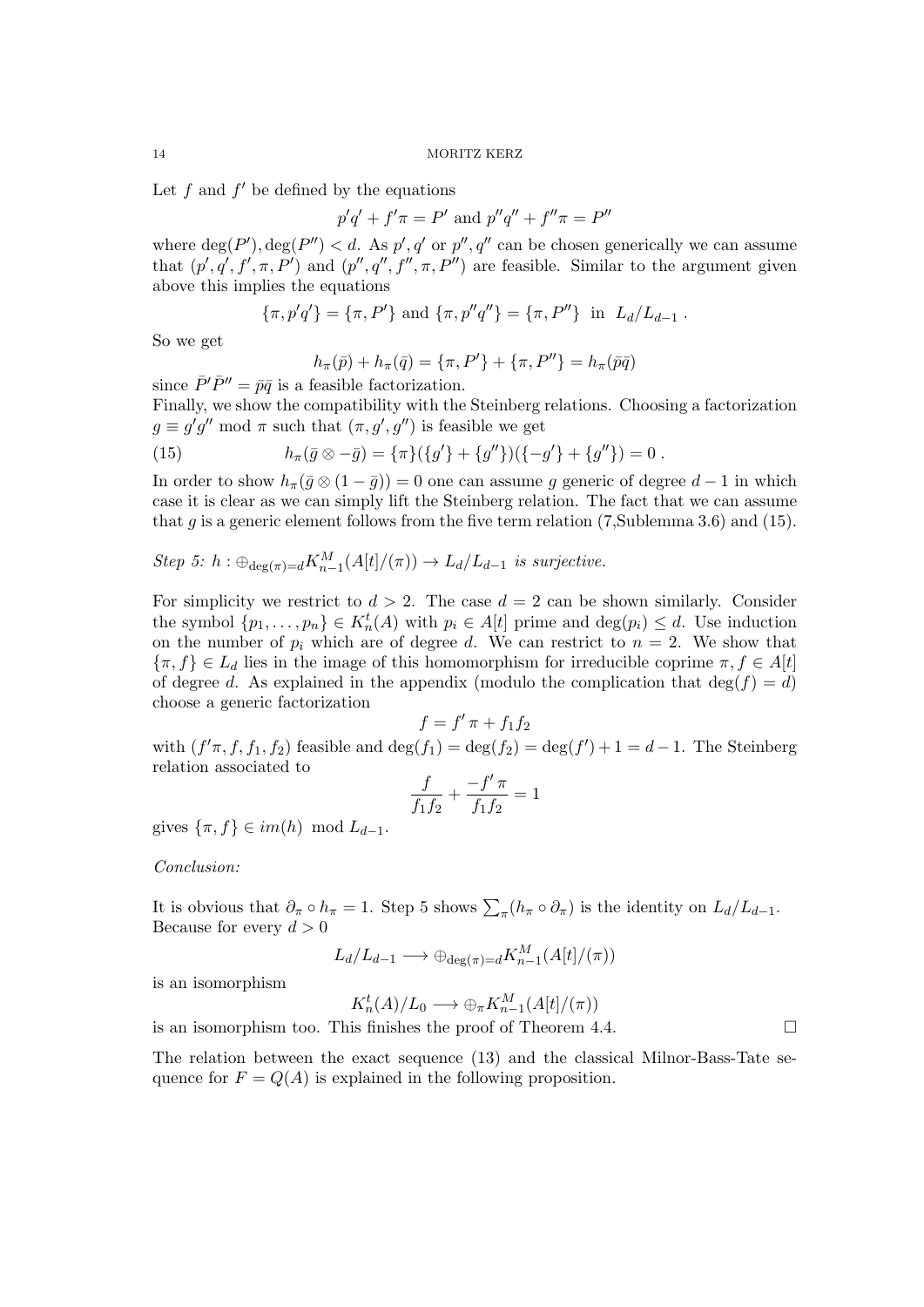Proposition 4.7. The following diagram commutes

$$
K_n^M(A) \longrightarrow K_n^t(A, p) \longrightarrow \bigoplus_{\pi} K_{n-1}^M(A[t]/(\pi))
$$
  
\n
$$
\downarrow \qquad \qquad \downarrow
$$
  
\n
$$
K_n^M(F) \longrightarrow K_n^M(F(t)) \longrightarrow \bigoplus_{\pi} K_{n-1}^M(F[t]/(\pi))
$$

In the upper row the sum is over all  $\pi \in A[t]$  irreducible, monic, and prime to p, in the lower row over all  $\pi \in F[t]$  irreducible and monic.

Proof. The commutativity of the left square is clear. For the right square project the lower direct sum onto  $K_{n-1}^M(F[t]/(\pi))$ . An element

 $\{\pi, g_2, \ldots, g_n\} \in K_n^t(A)$ with  $(g_i, \pi) = 1$  maps to  $\{\bar{g}_2, \ldots, \bar{g}_n\} \in K_{n-1}^M(F[t]/(\pi))$  in any case.

# 5. Transfer

In this section we explain how to construct a transfer – also called norm – for finite,  $\hat{\theta}$  tale extensions of semi-local rings with infinite residue fields. Such extensions are exactly those which are of the form  $B = A[t]/(\pi)$  with  $\pi$  monic and  $Disc(\pi) \in A^*$ .

**Definition 5.1.** A polynomial  $p \in A[t]$  is called feasible if the highest non-vanishing coefficient of  $p$  is invertible in  $A$ . It is called irreducible if it cannot be factored nontrivially into polynomials with highest coefficients invertible.

Because  $A[t]$  is not necessarily factorial we generalize Definition 4.1 by attaching as additional data to the  $p_i, q_i$   $i = 1, ..., n$  a factorization up to units into irreducible polynomials with highest coefficients invertible. Furthermore we demand that  $Disc(p_i) \in$  $A^*$  and  $Disc(q_i) \in A^*$ . Later we will need the latter conditions to ensure nice functoriality properties for our generalized Milnor K-theory.

Definition 5.2. An *n*-tuple of rational functions

$$
(\frac{p_1}{q_1}, \frac{p_2}{q_2}, \dots, \frac{p_n}{q_n}) \in F(t)^n
$$

with  $p_i, q_i \in A[t]$  feasible together with factorizations of  $p_i, q_i$ 

$$
p_i = a_i p_i^{(1)} \cdots p_i^{(j_i)}
$$
  
\n
$$
q_i = b_i q_i^{(1)} \cdots q_i^{(j_i)}
$$

with  $a_i, b_i \in A^*$  and  $p_i^{(j)}$  $\hat{g}^{(j)}_{i}, q^{(j)}_{i}$  monic irreducible is called feasible if:

- In the obvious sense the  $p_i/q_i$  are reduced fractions.
- For  $i \neq i'$  we have either  $p_i^{(j)}$  $q_i^{(j)}, q_i^{(j)}$  $\hat{v}_i^{(j)}$  equal or coprime to  $p_{i'}^{(j')}$  $q_i^{(j')}$ ,  $q_{i'}^{(j')}$ For  $i \neq i$  we have enter  $p_i^r$ ,  $q_i^r$  equal or coprime to  $p_{i'}^r$ ,  $q_{i'}^r$ <br>for  $j \in \{1, \ldots, j_i\}$  and  $j' \in \{1, \ldots, j_{i'}\}$ .
- Disc $(p_i)$ , Disc $(q_i) \in A^*$ .

Now that we have the notion of a feasible  $n$ -tupel we can immediately generalize Definition 4.2 to get a group  $\mathcal{T}_n^{et}(A)$ . Furthermore we define the subgroup  $St^{et} \subset \mathcal{T}_n^{et}(A)$ , in analogy to  $St$ , to be generated by feasible *n*-tupels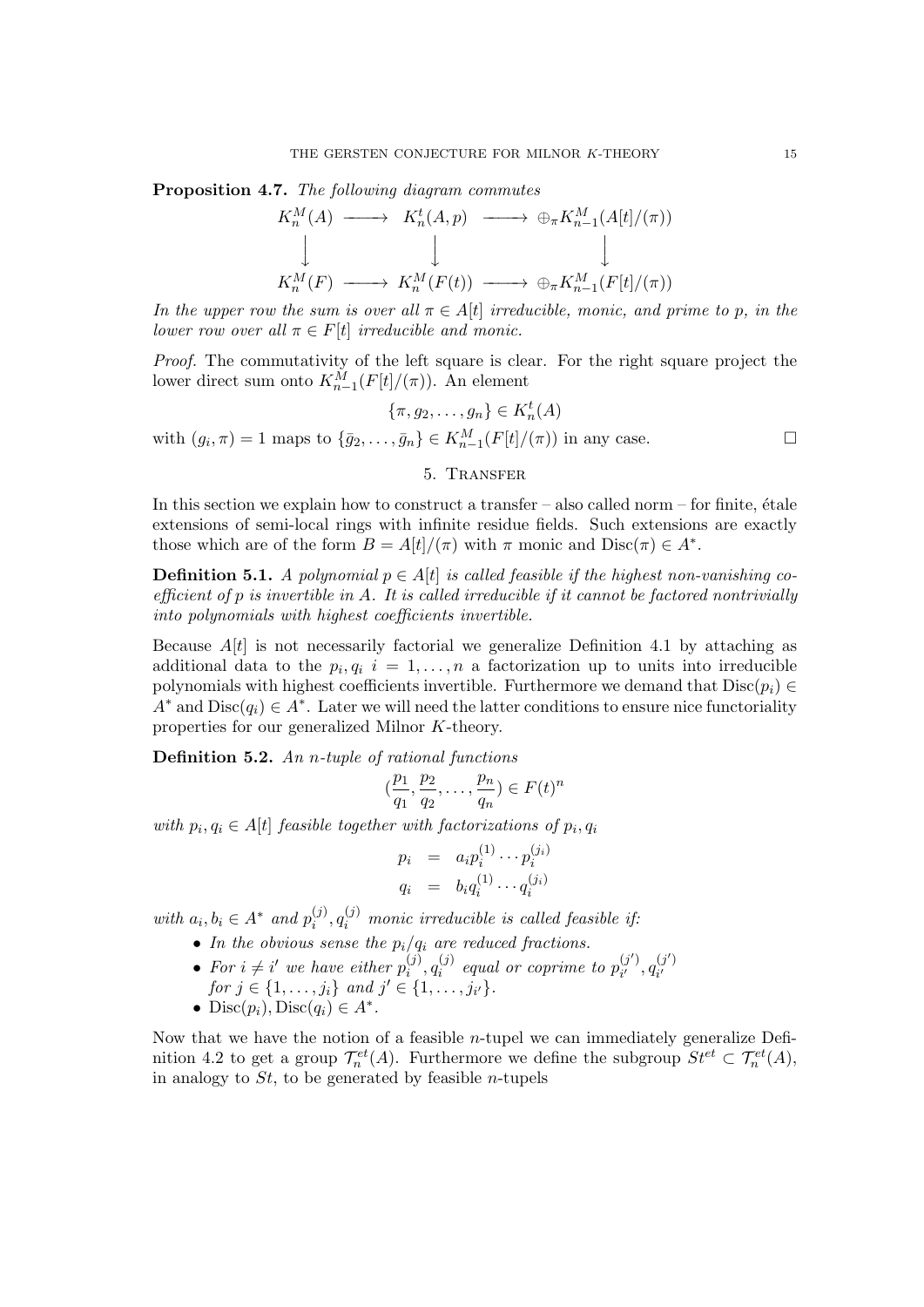and

$$
(p_1, \ldots, \frac{p}{q}, \frac{q-p}{q}, \ldots, p_n)
$$

$$
(p_1, \ldots, \frac{p}{q}, -\frac{p}{q}, \ldots, p_n)
$$

with  $p_i$ 

with 
$$
p_i, p, q \in A[t]
$$
 and  $(p, q) = 1$ ,  $(q - p, q) = 1$ . Here we may attach arbitrary factorizations to  $p_i, p, q, q - p$  such that the *n*-tuple is feasible.

Definition 5.3. Define

 $K_n^{et}(A) = \mathcal{T}_n^{et}(A)/St$ 

The proof of the next theorem is analogous to the proof of Theorem 4.4.

Theorem 5.4. There exists a split exact sequence

$$
0 \longrightarrow K_n^M(A) \longrightarrow K_n^{et}(A) \longrightarrow \bigoplus_{\pi} K_{n-1}^M(A[t]/(\pi)) \longrightarrow 0
$$

where the direct sum is over all monic irreducible  $\pi \in A[t]$  with  $Disc(\pi) \in A^*$ .

Now one defines a transfer as in the field case

$$
N_{B/A}: K_n^M(B) \longrightarrow K_n^M(A)
$$

by setting:

**Definition 5.5.** For  $x \in K_n^M(B)$  choose  $x' \in K_{n+1}^{et}(A)$  with  $\partial_{\pi}(x') = x$  and  $\partial_{\pi'}(x') = 0$ for all monic irreducible  $\pi' \neq \pi \in A[t]$ . Define

$$
N_{B/A}(x) = -\partial_{\infty}(x')
$$

where  $\partial_{\infty}: K_{n+1}^{et}(A) \to K_n^M(A)$  is the infinite residue symbol defined analogously to the infinite residue symbol in the proof of Theorem 4.4 Step 1.

Assume given an arbitrary homomorphism – not necessarily local – of semi-local rings  $i: A \rightarrow A'$ . Fix as additional data a factorization into monic irreducible polynomials for every polynomial  $i(p) \in A'[t]$  where  $p \in A[t]$  is monic irreducible. Let  $\pi \in A[t]$  be a monic irreducible polynomial with  $Disc(\pi) \in A^*$  and let  $i(\pi) = \prod_j \pi_j$  be the associated complete factorization. Denote  $B = A[t]/(\pi)$  and  $B'_j = A'[t]/(\pi_j)$ . Proposition 4.7 generalizes to:

Proposition 5.6. The following diagram of exact sequences from Theorem 5.4 commutes:

 $K_n^M(A) \longrightarrow K_n^{et}(A) \longrightarrow \bigoplus_{\pi} K_{n-1}^M(A[t]/(\pi))$  $\begin{array}{c} \begin{array}{c} \end{array} \\ \begin{array}{c} \end{array} \end{array}$  $\downarrow$  $\downarrow$  $K_n^M(A') \longrightarrow K_n^{et}(A') \longrightarrow \bigoplus_{\pi'} K_{n-1}^M(A'[t]/(\pi'))$ 

The right vertical map is defined by the natural homomorphism

 $K_{n-1}^M(A[t]/(\pi)) \longrightarrow \bigoplus_{\pi_j} K_{n-1}^M(A'[t]/(\pi_j))$ .

One should remark that the existence of the middle vertical arrow is guaranteed by the condition that all our polynomials have non-vanishing discriminant. Now our main compatibility result states: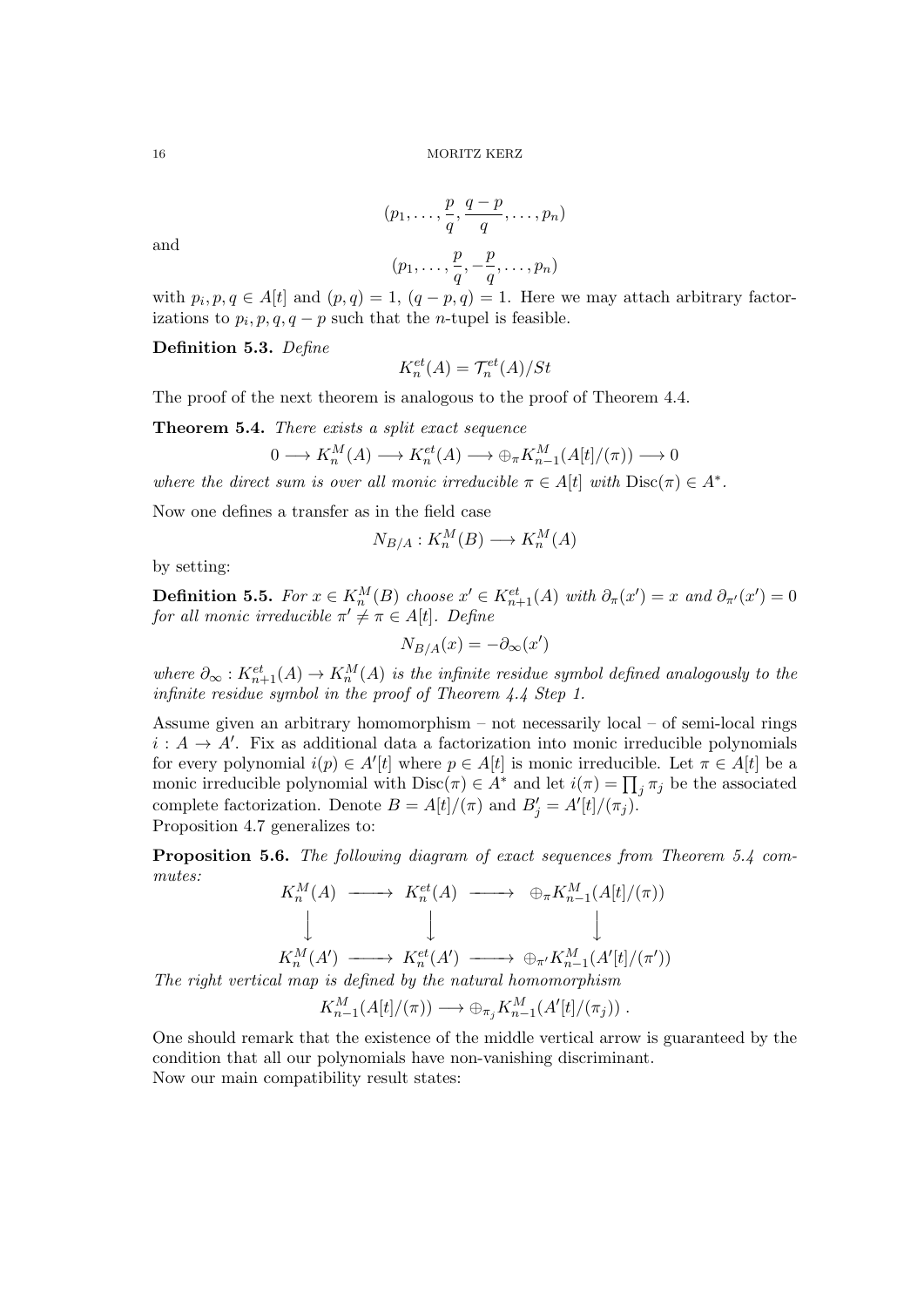Proposition 5.7. The diagram

$$
K_n^M(B) \longrightarrow \bigoplus_j K_n^M(B'_j)
$$
  

$$
N_{B/A} \downarrow \qquad \qquad \downarrow \bigoplus_j N_{A'_j/A'}
$$
  

$$
K_n^M(A) \longrightarrow K_n^M(A')
$$

is commutative.

**Remark 5.8.** By Remark 8.4 and the above construction for every  $n \geq 0$  there clearly exists an  $M_n \in \mathbb{N}$  such that for  $B = A[t]/(\pi)$ ,  $\deg(\pi) = 2, 3, \pi$  irreducible and monic,  $Disc(\pi) \in A^*$  and A a semi-local ring with more than  $M_n$  elements in each residue field there exist norms

$$
N: K_n^M(B) \to K_n^M(A)
$$

that satisfy  $N \circ i_* = \deg(\pi)$  where  $i : A \rightarrow B$  is the embedding.

In principle one could go through the construction of the transer in order to determine a possible choice for  $M_n$ . In this paper we will not be concerned with this problem.

# 6. Main theorem

The main result is:

**Theorem 6.1.** Let A be a regular connected semi-local ring containing a field with quotient field F. Assume that each residue field of A has more than  $M_n$  elements (see Remark 5.8). Then the map

$$
i_n: K_n^M(A) \longrightarrow K_n^M(F)
$$

is universally injective.

For the convenience of the reader we recall the definition of universal injectivity from [4].

# Definition 6.2. Let

 $A' \longrightarrow A \longrightarrow A''$ 

be a sequence of abelian groups. We say this sequence is universally exact if

$$
F(A') \longrightarrow F(A) \longrightarrow F(A'')
$$

is exact for every additive functor  $F : Ab \rightarrow B$  which commutes with filtering small colimits. Here we assume **B** is an abelian category satisfying AB5 (see [9]).

For the non-smooth case of the main theorem we need Néron-Popescu desingularization [28]:

**Lemma 6.3** (Popescu). Let  $h : A \rightarrow B$  be a regular homomorphism of noetherian rings, that is the geometric fibers of h are regular. Then h is the filtering direct limit

$$
h=\varinjlim h_i
$$

of smooth morphisms  $h_i: A_i \to B_i$  of noetherian rings  $A_i, B_i$ .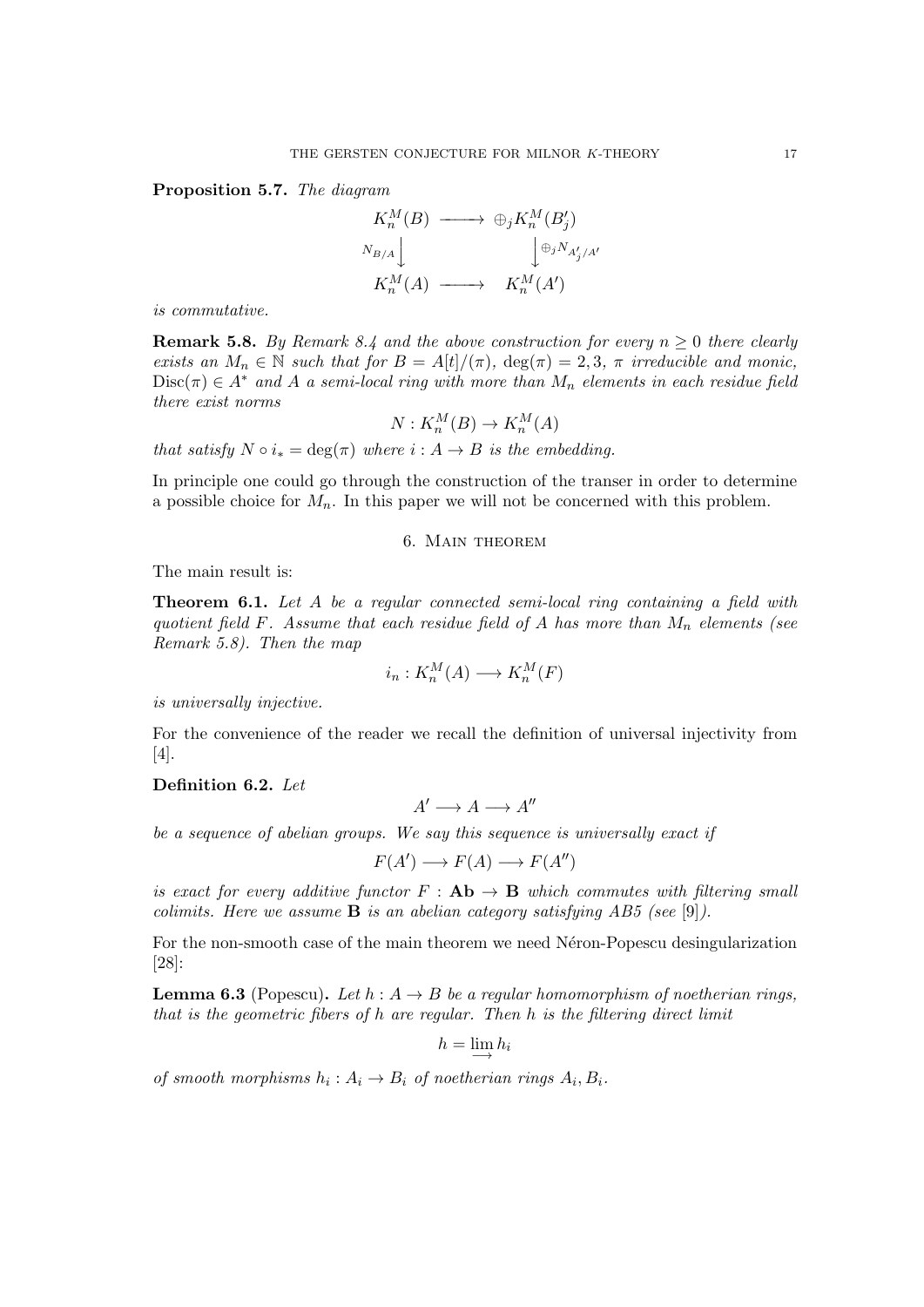*Proof.* First we prove ordinary injectivity under the assumption that  $k$  is an infinite perfect field and A is the semi-local ring associated to a finite set of closed points of a smooth, affine variety  $X/k$  of dimension d. In order to prove this special case use induction on d. The case  $d = 0$  is trivial.

Suppose given  $x \in K_n^M(A)$  such that  $i_n(x) = 0$ . Then there is  $0 \neq f \in A$  such that  $i'_n(x) = 0$  with  $i'_n : K_n^M(A) \longrightarrow K_n^M(A_f)$  the canonical map.

Use Gabber's geometric presentation theorem [4] to construct a k-morphism  $\phi: X \to \mathbb{A}^d_k$ . Let A' be the semi-local ring at the images under  $\phi$  of the points correspondig to A. Denote these points by  $y_1, \ldots, y_l \in \mathbb{A}_k^d$ . After shrinking X we can assume  $\phi$  satisfies the following properties:

- (i) The map  $V(f) \to \mathbb{A}_k^d$  is an embedding.
- (ii)  $\phi$  is étale.
- (iii) If  $f' \in A'$  is chosen according to (i) such that  $A/(f) \cong A'/(f')$ , then  $A/(f) =$  $A \otimes_{A'} A'/(f').$

Consider the commutative diagram

$$
K_n^M(A') \longrightarrow K_n^M(A'_{f'})
$$
  
\n
$$
\downarrow \qquad \qquad \downarrow
$$
  
\n
$$
K_n^M(A) \longrightarrow K_n^M(A_f)
$$

Theorem 3.1 shows that it is co-Cartesian. According to a well known property of co-Cartesian squares the lower horizontal arrow is injective if the upper horizontal arrow is injective.

So we have to prove

$$
i_n: K_n^M(A') \longrightarrow K_n^M(k(t_1,\ldots,t_d))
$$

is injective.

Let again x be in the kernel of this homomorphism and denote by  $p_1, \ldots, p_m \in k[t_1, \ldots, t_d]$ the irreducible different polynomials appearing in the symbols of  $x, p_i \in A'^*$ . Denote for  $i = 1, \ldots, m$  by  $W_i \subset V(p_i)$  the join of the singular locus of  $V(p_i)$  with  $\bigcup_{j\neq i} V(p_i) \cap V(p_j)$ . Because we assumed k to be perfect  $\dim(W_i) < d-1$ .

Use a slight generalization of Noether normalization to choose a linear projection

$$
p: \mathbb{A}_k^d \longrightarrow \mathbb{A}_k^{d-1}
$$

such that  $p|_{V(p_j)}$  is finite and  $p(y_i) \notin p(W_j)$  for  $i = 1, \ldots, l$  and  $j = 1, \ldots, m$ .

Let A'' be the semi-local ring associated to the points  $p(y_1), \ldots, p(y_l) \in \mathbb{A}_k^{d-1}$  $\frac{d-1}{k}$ . Then  $A'' \subset A'$  is a local ring extension and because  $V(p_i)$  is finite integral over  $A''$  one sees that  $p_i \in A''[t]$  can be chosen to be monic and irreducible. Choose a monic  $q \in A''[t]$ such that  $V(q) \cap p^{-1}(p(y_i))$  consists exactly of the points from  $\{y_1, \ldots, y_l\}$  which are in the fibre over  $p(y_i)$  for all  $i = 1, ..., l$ . It follows that  $(q, p_i) = 1$  for  $i = 1, ..., m$ .

There exists a natural map  $K_n^t(A'', q) \to K_n^M(A')$ . Now x is induced by an element  $x' \in K_n^t(A'', q)$ . Consider the commutative diagram with exact rows from Proposition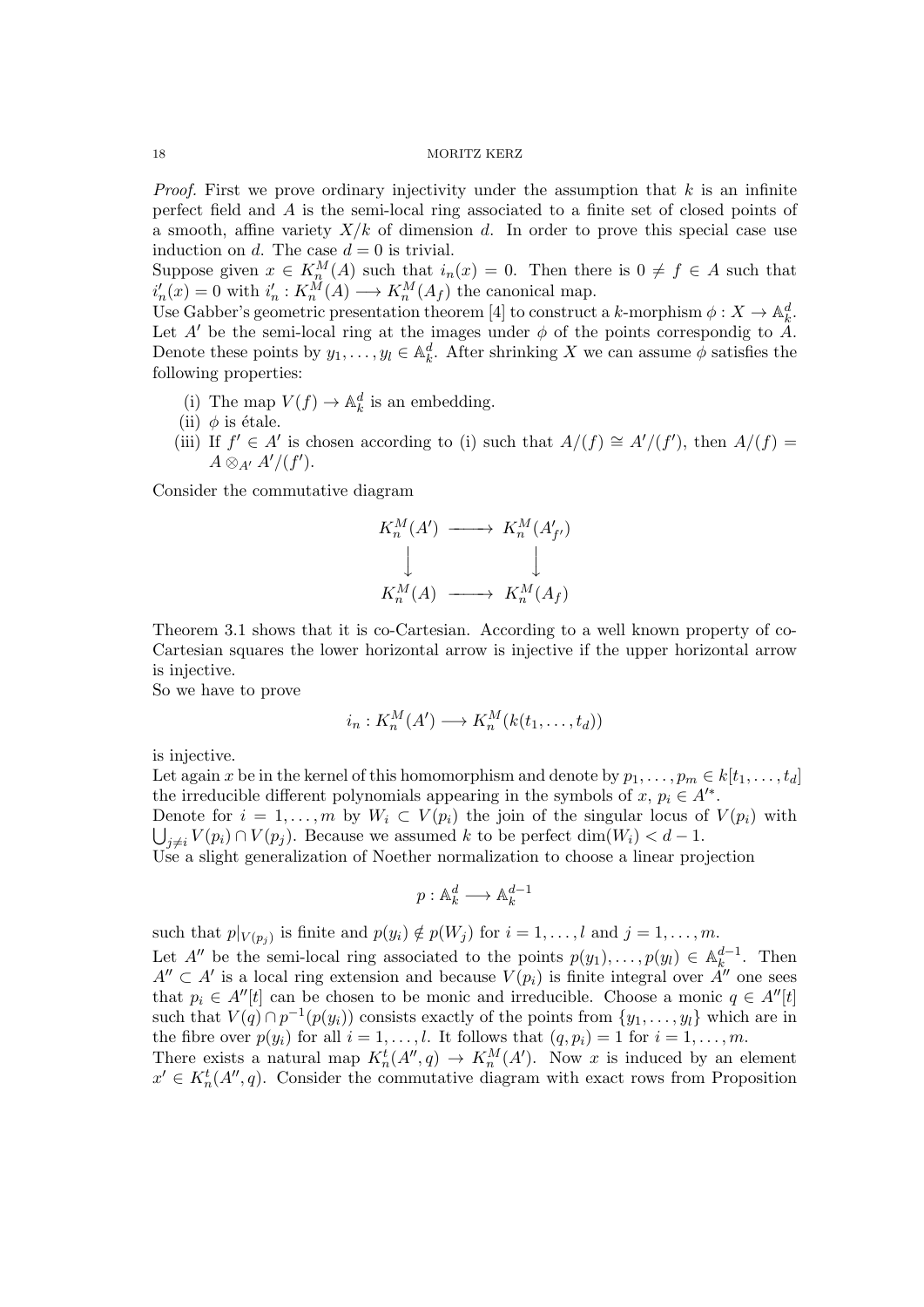4.7

$$
0 \longrightarrow K_n^M(A'') \longrightarrow K_n^t(A'', q) \longrightarrow \bigoplus_{\pi} K_{n-1}^M(A''[t]/(\pi)) \longrightarrow 0
$$
  

$$
\downarrow \gamma \qquad \qquad \downarrow \beta \qquad \qquad \downarrow \delta
$$
  

$$
0 \longrightarrow K_n^M(F) \longrightarrow K_n^M(F(t)) \longrightarrow \bigoplus_{\pi} K_{n-1}^M(F[t]/(\pi)) \longrightarrow 0
$$

where the notation  $F = Q(A'')$  is used. By assumption  $\beta(x') = 0$ . By induction the relevant summands of  $\delta$  are injective so that  $\alpha(x') = 0$ . But then x' comes from an element  $x'' \in K_n^M(A'')$  with  $\gamma(x'') = 0$ . It follows again by induction that  $x'' = 0$  and  $x'=0.$ 

This finishes the proof of Theorem 5.1, without the universality property, in case A is the semi-local ring at closed points of an smooth, affine variety  $X/k$  and k is infinite and perfect.

Next we show injectivity for a semi-local ring A corresponding to an arbitrary system of points  $y_1, \ldots, y_l$  of a smooth affine variety X over an infinite perfect field k. Let F be the quotient field of A. Given

$$
x \in \ker(K_n^M(A) \longrightarrow K_n^M(F))
$$

choose for every  $y_i$ ,  $i = 1, ..., l$  a closed point  $y'_i \in \overline{\{y_i\}}$  such that if A' denotes the semi-local ring corresponding to these points x is induced by an  $x' \in K_n^M(A')$  under the natural map  $K_n^M(A') \to K_n^M(A)$ .

Because

$$
x' \in \ker(K_n^M(A') \longrightarrow K_n^M(F))
$$

and this map is injective we deduce  $x' = 0$  and  $x = 0$ .

At this point we can write down the isomorphism

$$
K_n^M(A) = H^n(Spec(A), \mathbb{Z}(n))
$$

for a ring A as in the last paragraph, as will be explained in Theorem 7.6. But as

$$
H^n(Spec(A), \mathbb{Z}(n)) \longrightarrow H^n(Spec(F), \mathbb{Z}(n))
$$

is universally injective according to [4] the corresponding injection of Milnor K-groups is universally injective too.

For the general case of our theorem we use Néron-Popescu desingularization, Lemma 6.3. In fact one has to show

$$
K_n^M(A) \longrightarrow K_n^M(A_f)
$$

is universally injective for  $0 \neq f \in A$ . As A is the filtered inductive limit of smooth semi-local rings of geometric type over a prime field, it is sufficient to restrict to the case in which  $A$  is the semi-local ring at some points of a smooth, affine variety  $X$  over a prime field  $k_0$  and the residue fields have more than  $M_n$  elements. For the argument below take  $M_n$  from Remark 5.8.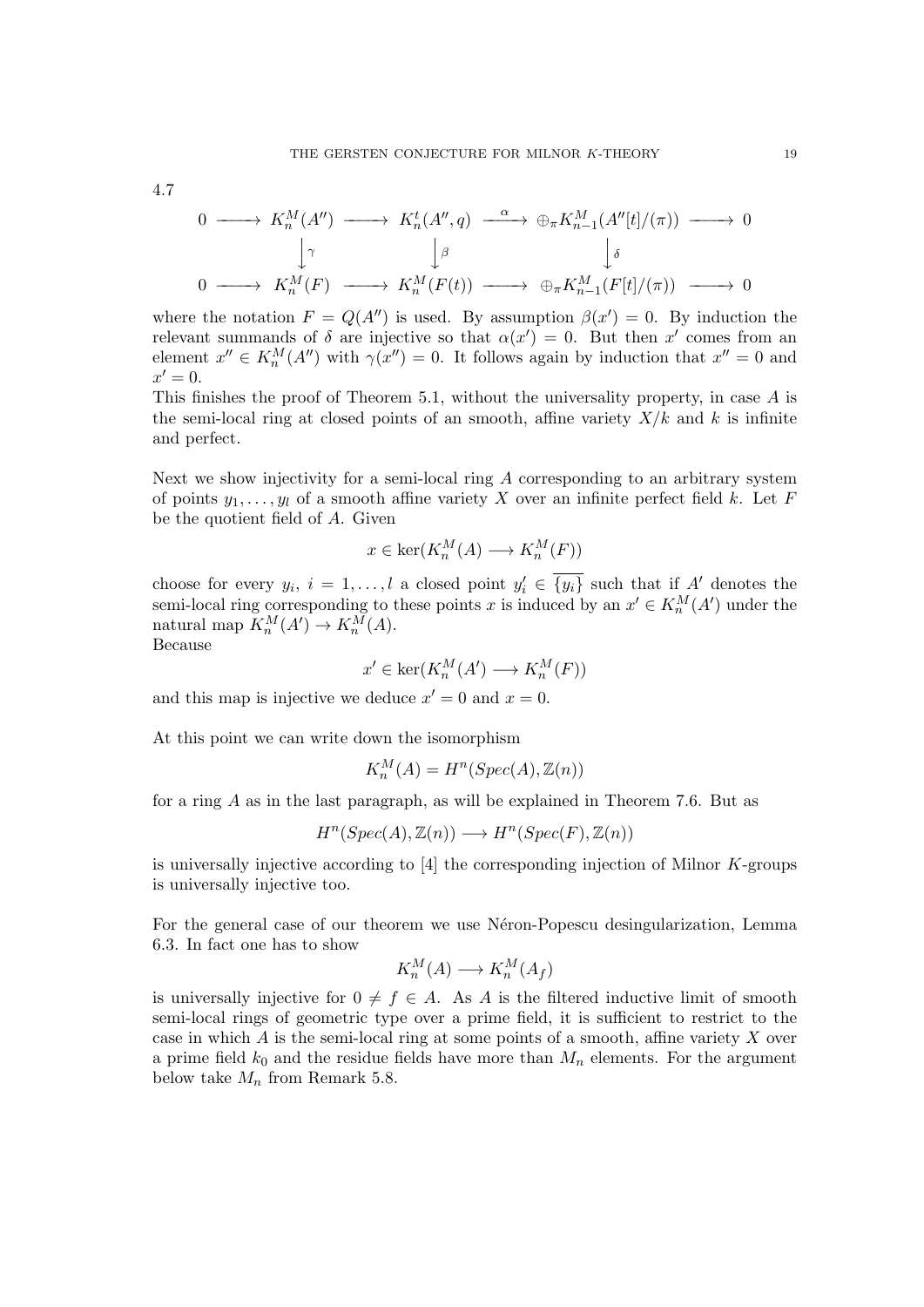If  $char(k_0) > 0$  one has to use a norm trick to reduce to the case of a ground field which is an infinite algebraic extension of  $k_0$ . Let  $k_1 \subset A$  be the algebraic closure of  $k_0$  in A. Now argue as follows:

Fix  $p = 2$  or  $p = 3$ . Choose a tower of finite extensions  $k_1 \subset k_2 \subset k_3 \subset \cdots \subset k_\infty$  with  $k_{\infty} = \bigcup_{i} k_i$  and  $\dim_{k_i}(k_{i+1}) = p, i = 1, 2, ...$ 

From Remark 5.8 one deduces the existence of norms

$$
N: K_n^M(A \otimes_{k_1} k_{i+1}) \longrightarrow K_n^M(A \otimes_{k_1} k_i)
$$

which satisfy  $N \circ i_* = p$  for the natural map  $i : A \otimes k_i \to A \otimes k_{i+1}$ . Consider the commutative diagram

$$
K_n^M(A \otimes_{k_1} k_\infty) \longrightarrow K_n^M(F \otimes_{k_1} k_\infty)
$$
  
\n
$$
\uparrow \qquad \qquad \uparrow
$$
  
\n
$$
K_n^M(A) \longrightarrow \qquad K_n^M(F)
$$

with  $F = Q(A)$ . The upper arrow is universally injective according to what we proved above. Because of the existence of a norm  $\alpha \otimes_{\mathbb{Z}} \mathbb{Z}[1/p]$  is universally injective so that  $\beta \otimes_{\mathbb{Z}} \mathbb{Z}[1/p]$  is universally injective.

This implies  $\beta$  is universally injective, since  $p = 2$  or 3 and for a functor F as in Definition 6.2 and an abelian group  $G$  we have

$$
F(G\otimes_{\mathbb{Z}}\mathbb{Z}[1/p])=F(G)\otimes_{\mathbb{Z}}\mathbb{Z}[1/p].
$$

#### 7. Applications

We will give some consequences of Theorem 6.1.

Assumption: All schemes and rings in this section up to Theorem 7.6 are excellent.

Recall that Kato constructed a Gersten complex of Zariski sheaves for Milnor K-theory of a scheme X

(16) 
$$
0 \to \mathcal{K}_n^M|_X \to \bigoplus_{x \in X^{(0)}} i_{x \ast}(K_n^M(x)) \to \bigoplus_{x \in X^{(1)}} i_{x \ast}(K_{n-1}^M(x)) \to \cdots
$$

where  $K_{*}^{M}(x) := K_{*}^{M}(\mathbf{k}(x))$  and  $i_{x}$  is the embedding of the point x [14].

Milnor  $K_n^M$  of a field coincides with  $(n, n)$ -motivic cohomology  $[26]$ ,  $[29]$  – for the latter the exactness of the Gersten complex is well known  $[4]$  if X is smooth over a perfect field. Moreover the differentials of (16) are equal to the ones constructed from the coniveau spectral sequence in motivic cohomology modulo a sign. This implies that (16) is exact except at the first two places if X is regular and of algebraic type over an arbitrary field. An elementary proof of this fact can be found in [24].

The question whether (16) is exact at the second place was settled independently by Gabber [7] and Elbaz-Vincent/Müller-Stach [6], for a short proof see [16].

From Theorem 6.1 and Panin's method [22] we conclude the Gersten conjecture is true in an equicharacteristic context:

 $\Box$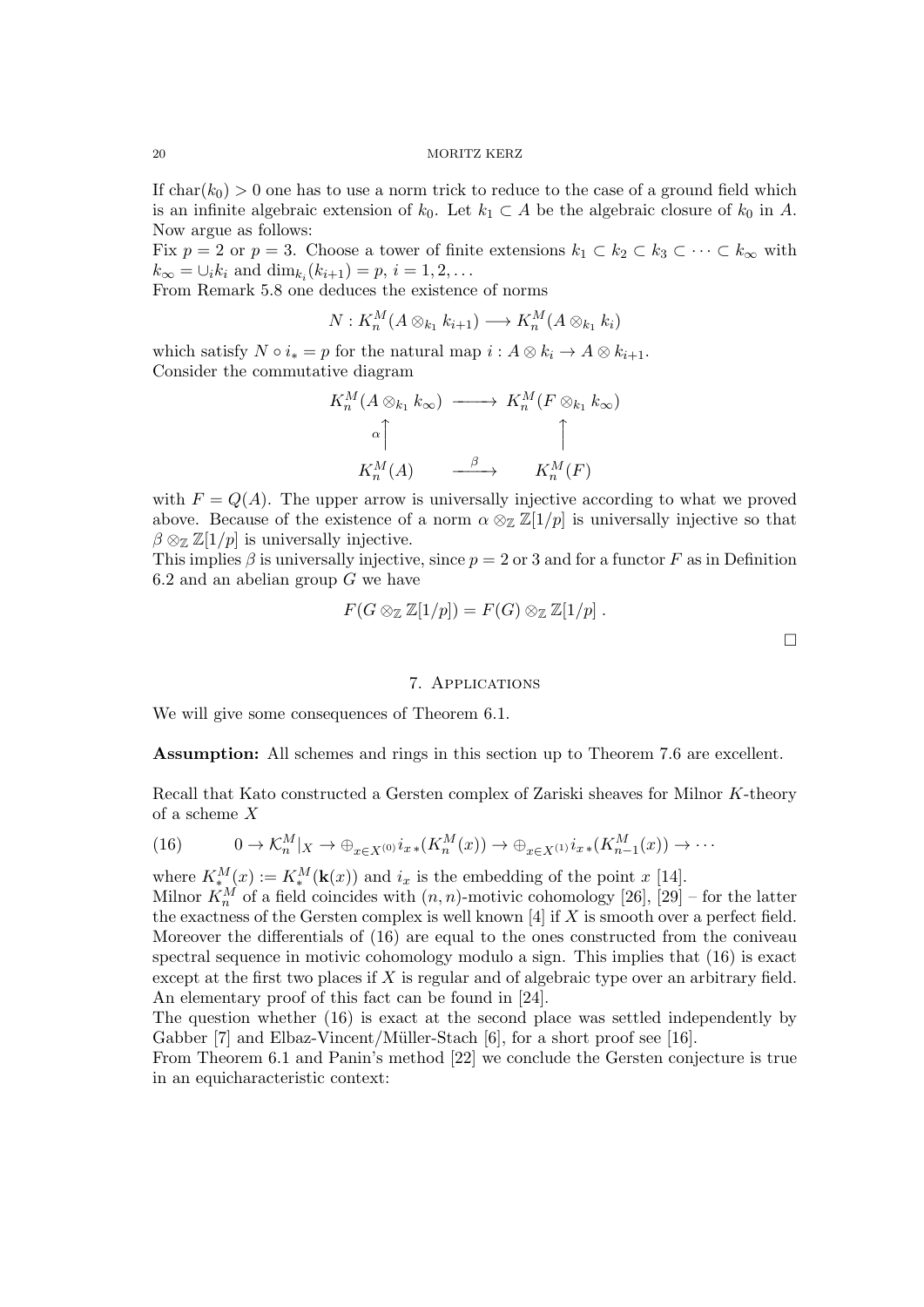**Theorem 7.1** (Gersten conjecture). The Gersten complex (16) for Milnor K-theory is exact if X is regular, contains a field, and all residue fields of X contain more than  $M_n$ elements (see Remark 5.8).

For the definition of universal exactness see Definition 6.2. Our proof follows [22] closely.

Proof. After Theorem 6.1 and our remarks above it is sufficient to prove the exactness in degrees > 0 of the complex of Zariski sheaves

$$
g_n(X) = (\bigoplus_{x \in X^{(0)}} i_{x \ast}(K_n^M(x)) \longrightarrow \bigoplus_{x \in X^{(1)}} i_{x \ast}(K_{n-1}^M(x)) \longrightarrow \cdots)
$$

if  $X = Spec(A)$  with A regular and equicharacteristic. Here  $\bigoplus_{x \in X^{(0)}} i_{x} (K_n^M(x))$  is understood to be placed in degree zero. We use induction on  $d = \dim(X)$ .

Let  $f \in A$  be a local parameter and  $Z = Spec(A/(f))$ . Then we have a short exact sequence

(17) 
$$
0 \longrightarrow g_{n-1}(Z)[-1] \longrightarrow g_n(X) \longrightarrow g_n(X_f) \longrightarrow 0
$$

as in [22]. Our induction assumption implies that  $H^{i}(g_{n-1}[-1](Z)) = 0$  for  $i \geq 2$  and  $H^1(g_{n-1}[-1](Z)) = K_{n-1}^M(Z)$ . Furthermore, because  $\dim(X_f) < d$ ,  $g_n(X_f)$  is the global section complex associated to a flabby resolution of  $\mathcal{K}_n^M$ . In other words:

$$
H^i(g_n(X_f)) = H^i(X_f, \mathcal{K}_n^M) .
$$

The latter cohomology groups can be calculated by going down to a smooth world:

**Lemma 7.2.** We have  $H^i(X_f, \mathcal{K}_n^M) = 0$  for  $i > 0$  and  $H^0(X_f, \mathcal{K}_n^M) = K_n^M(A_f)$ .

Proof. By the following continuity result and Néron-Popescu desingularization, Lemma 6.3, we can assume  $X$  to be essentially smooth over a prime field with a residue field with more than  $M_n$  elements.

**Sublemma 7.3.** Let  $X_i$  be a filtering inverse limit of affine noetherian schemes with  $\lim_{x \to \infty} X_i = X$  noetherian and let  $(F_i)_i$  be a compatible system of Zariski sheaves on the schemes  $X_i$  with limit sheaf  $F$  on  $X$ . Then the natural map

$$
\lim_{\to} H^n(X_i, F_i) \longrightarrow H^n(X, F)
$$

is an isomorphism.

But then, reading our argument backwards and using the fact that we know from [24], [7], and Theorem 6.1 that the Gersten conjecture is true for smooth varieties, we have  $H^{i}(g_n(X_f)) = 0$  for  $i > 0$  because of the long exact cohomology sequence associated to (17). Furthermore (17) induces a short exact sequence

$$
0 \longrightarrow K_n^M(A) \longrightarrow \mathcal{K}_n^M(X_f) \longrightarrow K_{n-1}^M(A/(f)) \longrightarrow 0.
$$

As a consequence of Theorem 6.1 we get an analogous sequence with  $\mathcal{K}_n^M(A_f)$  replaced by  $K_n^M(A_f)$ :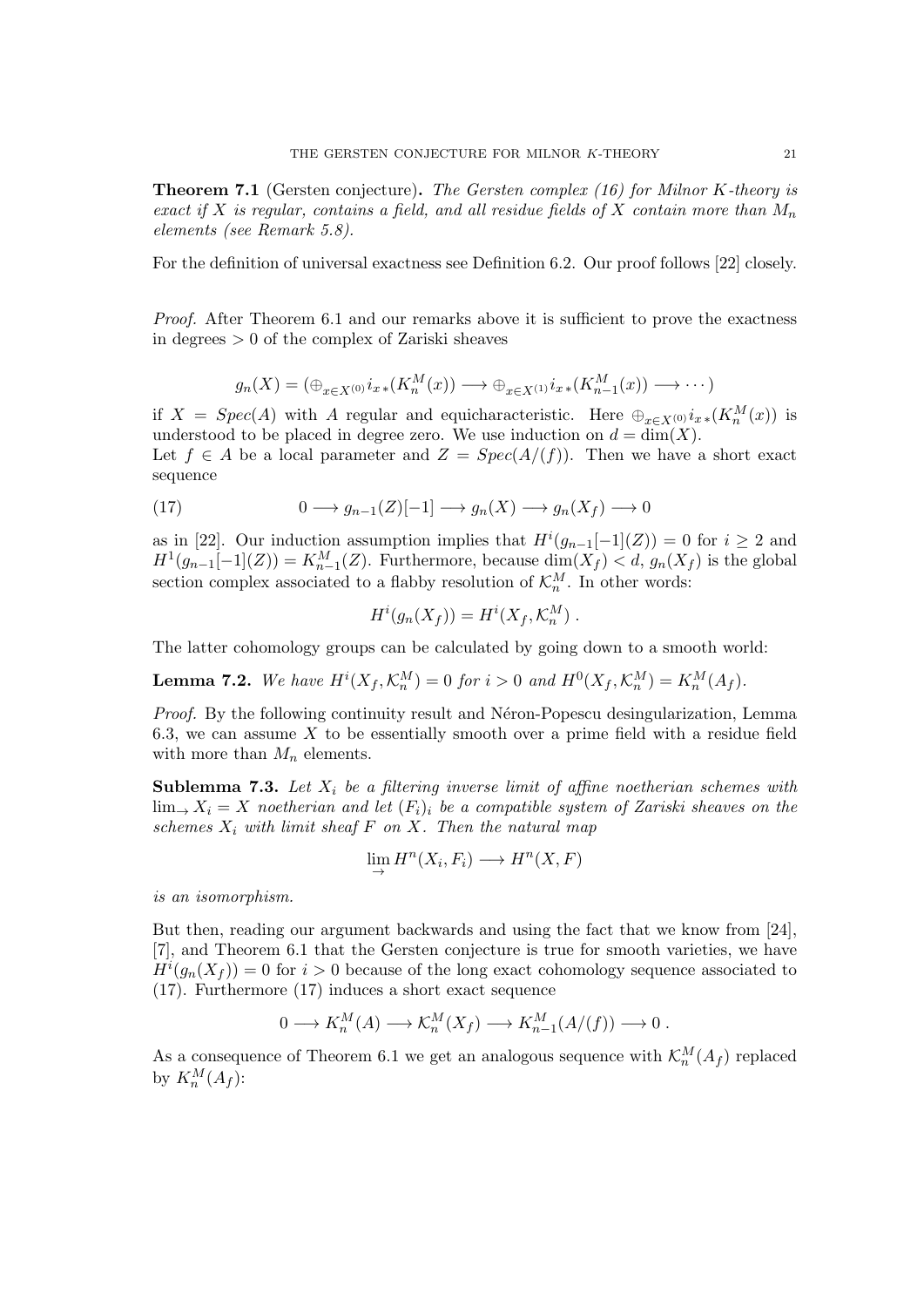Sublemma 7.4. The canonical sequence

$$
0 \longrightarrow K_n^M(A) \longrightarrow K_n^M(A_f) \longrightarrow K_{n-1}^M(A/(f)) \longrightarrow 0
$$

is exact for an arbitrary equicharacteristic regular local ring  $A$  and irreducible element f.

*Proof.* The injectivity of  $K_n^M(A) \longrightarrow K_n^M(A_f)$  follows from Theorem 6.1. The rest is elementary and left to the reader.

Putting the last two short exact sequences together we get a commutative diagram

$$
0 \longrightarrow K_n^M(A) \longrightarrow K_n^M(A_f) \longrightarrow K_{n-1}^M(A/(f)) \longrightarrow 0
$$
  
\n
$$
\downarrow \qquad \qquad \downarrow \qquad \qquad \downarrow
$$
  
\n
$$
0 \longrightarrow K_n^M(A) \longrightarrow \mathcal{K}_n^M(X_f) \longrightarrow K_{n-1}^M(A/(f)) \longrightarrow 0.
$$
  
\nthe five-lemma shows  
\n
$$
H^0(X_f, \mathcal{K}_n^M) = \mathcal{K}_n^M(X_f) = K_n^M(A_f).
$$

 $\Box$ 

Finally.

The long exact cohomology sequence associated with (17) gives, inserting the calculations of Lemma 7.2, 
$$
H^i(g_n(X)) = 0
$$
 for  $i > 1$  and the exact sequence

$$
0 \longrightarrow H^0(g_n(X)) \longrightarrow K_n^M(A_f) \stackrel{\partial}{\longrightarrow} K_{n-1}^M(A/(f)) \longrightarrow H^1(g_n(X)) \longrightarrow 0.
$$

As, according to Sublemma 7.4,  $\partial$  is surjective and has kernel  $K_n^M(A)$  this finishes the proof of Theorem 7.1.

Kato's original motivation for studying the Gersten complex was to obtain an elementary generalization of the formula

$$
H^1(X, \mathcal{O}_X^*) = CH^1(X)
$$

by means of Milnor K-theory. He proved the following fact in case  $n = \dim(X)$  and X is smooth of finite type over a Dedekind ring [14]. Except for Kato's result the theorem was previously known up to torsion [25] and for  $n = 1, 2$  due to Quillen [23] as Quillen  $K$ -theory coincides with Milnor  $K$ -theory for local rings with infinite residue fields in degree 2 by van der Kallen's theorem, compare for example [20].

Theorem 7.5 (Bloch formula). There is a canonical isomorphism

$$
H^n(X, \mathcal{K}_n^M) \cong CH^n(X) .
$$

for every  $n \geq 0$  if X is as in Theorem 7.1.

Furthermore from the exactness of the Gersten complex one deduces one of the remaining Beilinson conjectures on motivic cohomology [18], [3].

Theorem 7.6 (Beilinson's conjecture). For Voevodsky's motivic complexes of Zariski sheaves  $\mathbb{Z}(n)$  [26] on the category of smooth schemes over an infinite field there is an isomorphism

(18) 
$$
\mathcal{K}_n^M \xrightarrow{\sim} \mathcal{H}^n(\mathbb{Z}(n))
$$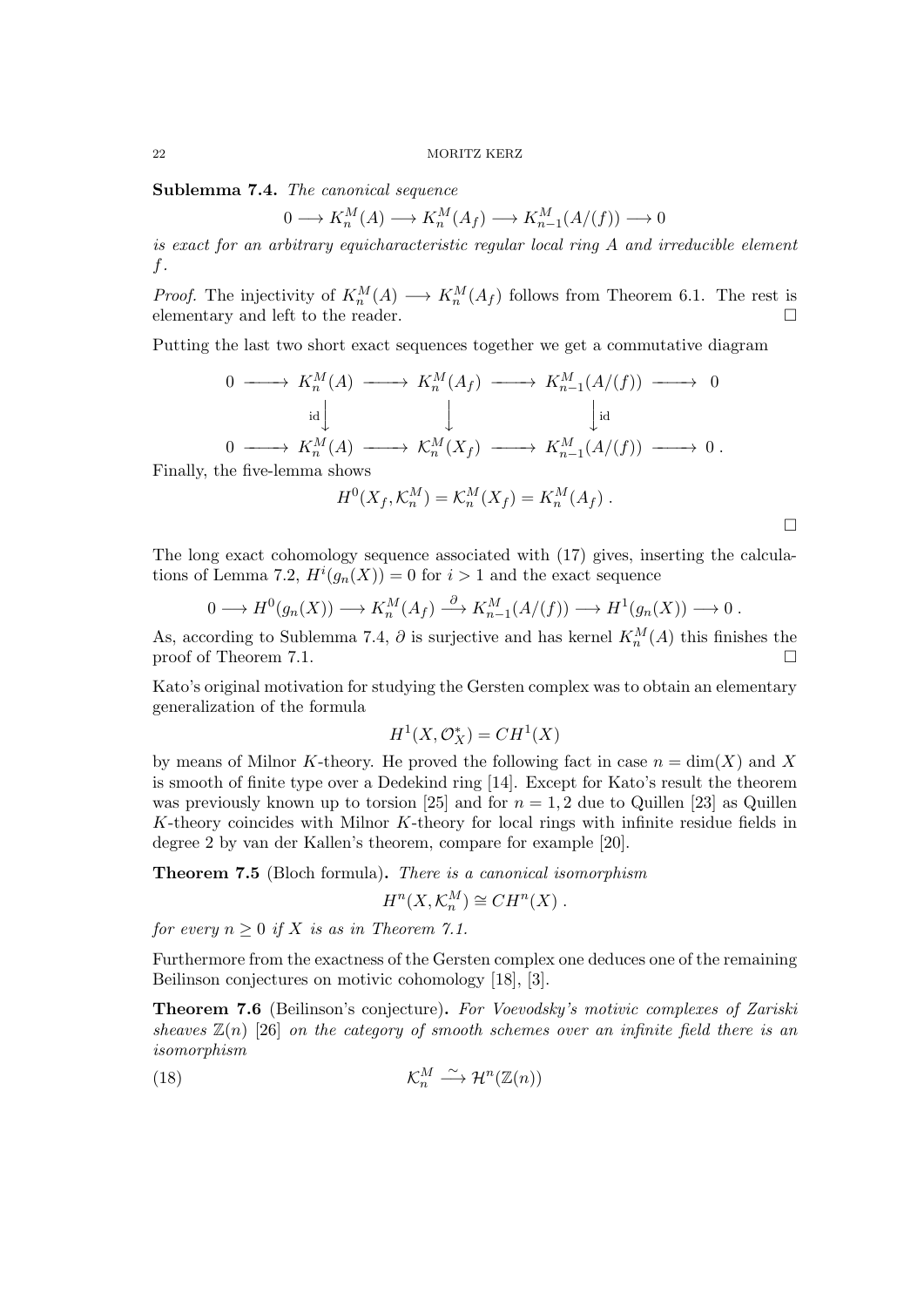for all  $n \geq 0$ .

*Proof.* Voevodsky constructed such motivic complexes  $\mathbb{Z}(n)$  whose *n*-th cohomology sheaf over a field is isomorphic to Milnor  $K$ -theory [26]. This and the morphism (up to sign) of exact Gersten complexes of sheaves from Milnor K-theory to motivic cohomology

$$
\begin{array}{cccc}\n0 & \longrightarrow & \mathcal{K}_n^M|_X & \longrightarrow & \oplus_{x \in X^{(0)}} i_{x*}(K_n^M(x)) & \longrightarrow & \cdots \\
\downarrow & & & \downarrow & & \downarrow & \\
0 & \longrightarrow & \mathcal{H}^n(\mathbb{Z}(n))|_X & \longrightarrow & \oplus_{x \in X^{(0)}} i_{x*}(H^n(x, \mathbb{Z}(n))) & \longrightarrow & \cdots\n\end{array}
$$

proves the theorem.  $\Box$ 

Conjecture 7.7 (Bloch-Kato). The norm residue homomorphism

$$
\chi_n: K_n^M(E)/l \longrightarrow H^n_{et}(E, \mu_l^{\otimes n})
$$

is an isomorphism for all fields E whose characteristic does not divide l and  $n \geq 0$ .

A proof of the Bloch-Kato conjecture has been announced by Voevodsky and Rost [33]. Marc Levine [17] and Bruno Kahn [12] conjectured the following generalized version of the Bloch-Kato conjecture. Levine showed even before the advent of modern motivic cohomology that it implies a form of the Quillen-Lichtenbaum conjecture.

Theorem 7.8 (Levine's Bloch-Kato conjecture). Assume the Bloch-Kato conjecture. The norm residue homomorphism

$$
\chi_n: K_n^M(A)/l \longrightarrow H^n_{et}(A, \mu_l^{\otimes n})
$$

is an isomorphism for  $n > 0$  and all semi-local rings A containing a field k of characteristic not dividing l with  $|k| > M_n$ .

*Proof.* Assume first that  $A$  is a smooth semi-local ring of geometric type over  $k$ . In this case the theorem follows from the morphsim (up to a sign) of universally exact Gersten complexes,  $X = Spec(A)$ ,

$$
\begin{array}{ccccccc}\n0 & \longrightarrow & K_n^M(A)/l & \longrightarrow & K_n^M(Q(A))/l & \longrightarrow & \oplus_{x \in X^{(1)}} K_{n-1}^M(x)/l \\
 & & \downarrow & & \downarrow & & \downarrow \\
0 & \longrightarrow & H_{et}^n(A, \mu_l^{\otimes n}) & \longrightarrow & H_{et}^n(Q(A), \mu_l^{\otimes n}) & \longrightarrow & \oplus_{x \in X^{(1)}} H_{et}^n(\mathbf{k}(x), \mu_l^{\otimes n-1})\n\end{array}
$$

The general cases uses a trick coined by Hoobler [10]. First of all because both Milnor K-theory and étale cohomology are locally of finite presentation we can assume  $A$  to be of geometric type over k. Let  $B \to A$  be surjective local morphism of semi-local rings with kernel I such that  $(B, I)$  is a henselian pair and B is ind-smooth over k. The homomorphism

$$
K_n^M(B)/l \longrightarrow K_n^M(A)/l
$$

is surjective. In [8] Gabber proves:

Lemma 7.9 (Gabber).

$$
H^n_{et}(B, \mu_l^{\otimes n}) \longrightarrow H^n_{et}(A, \mu_l^{\otimes n})
$$

is an isomorphism.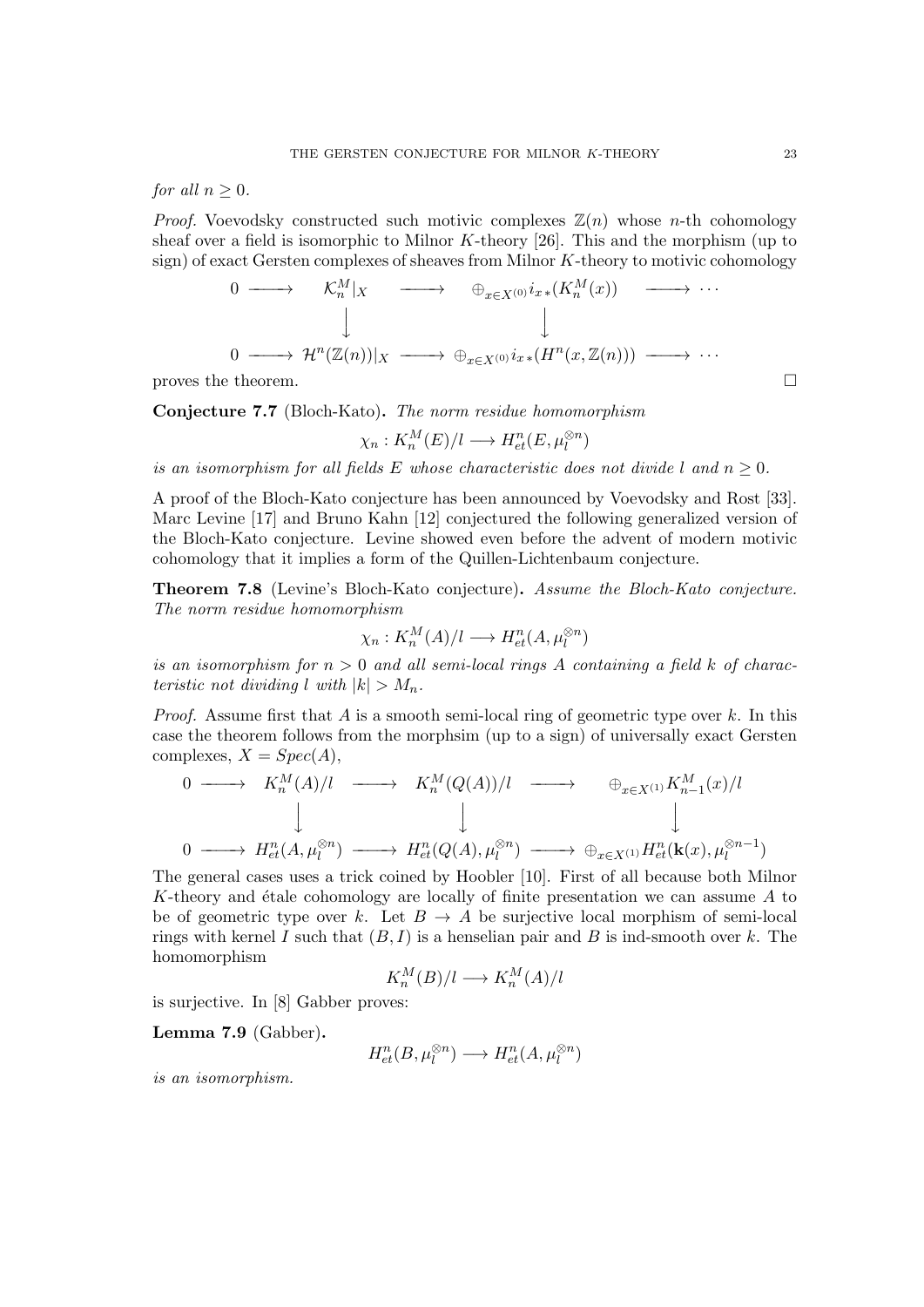Now the problem is reduced to the smooth case by the following commutative diagram

$$
K_n^M(B)/l \longrightarrow K_n^M(A)/l
$$
  
\n
$$
\downarrow \qquad \qquad \downarrow
$$
  
\n
$$
H_{et}^n(B, \mu_l^{\otimes n}) \longrightarrow H_{et}^n(A, \mu_l^{\otimes n})
$$

For a local ring A let  $W(A)$  be the Witt ring and  $I_A$  the fundamental ideal.

**Theorem 7.10** (Generalized Milnor conjecture). Assume A is a local ring and contains a field k of characteristic different from two with  $|k| > M_n$ . Then the natural map

$$
K_n^M(A)/2 \longrightarrow I_A^n/I_A^{n+1}
$$

is an isomorphism for  $n \geq 0$ .

*Proof.* Assume first that A is a smooth semi-local ring of geometric type over  $k, X =$  $Spec(A)$ . We have a commutative diagram

$$
\begin{array}{ccccccc}\n0 & \longrightarrow & K_n^M(A)/2 & \longrightarrow & K_n^M(Q(A))/2 & \longrightarrow & \oplus_{x \in X^{(1)}} K_{n-1}^M(x)/2 \\
& & & & & & \\
0 & \longrightarrow & I_A^n / I_A^{n+1} & \longrightarrow & I_{Q(A)}^n / I_{Q(A)}^{n+1} & \longrightarrow & \oplus_{x \in X^{(1)}} I_x^{n-1} / I_x^n\n\end{array}
$$

where the exactness of the lower sequence follows from the exactness of the upper sequence. This is because the left vertical map is surjective for elementary reasons and the other vertical maps are isomorphisms by Voevodsky's theorem [21]. The exactness of the upper sequence is nothing but Theorem 7.1.

A diagram chase proves the theorem if A is essentially smooth over k. Choosing  $B \to A$ as in the proof of the last theorem we have:

Lemma 7.11. The natural homomorphism

$$
I_B^n/I_B^{n+1} \to I_A^n/I_A^{n+1}
$$

is an isomorphism.

*Proof.* One can show that  $W(B) \to W(A)$  is an isomorphism [1, Chapter V (1.5)]. The lemma follows immediately.

The following commutative diagram finishes the proof by reducing to the smooth case

$$
K_n^M(B)/2 \longrightarrow K_n^M(A)/2
$$
  
\n
$$
\downarrow \qquad \qquad \downarrow
$$
  
\n
$$
I_B^n/I_B^{n+1} \longrightarrow I_A^n/I_A^{n+1}
$$

Finally, it follows that the transfer for Milnor K-groups of étale finite extensions  $B/A$ of semi-local rings constructed in Section 5 does not depend on any choice made if the rings are equicharacteristic.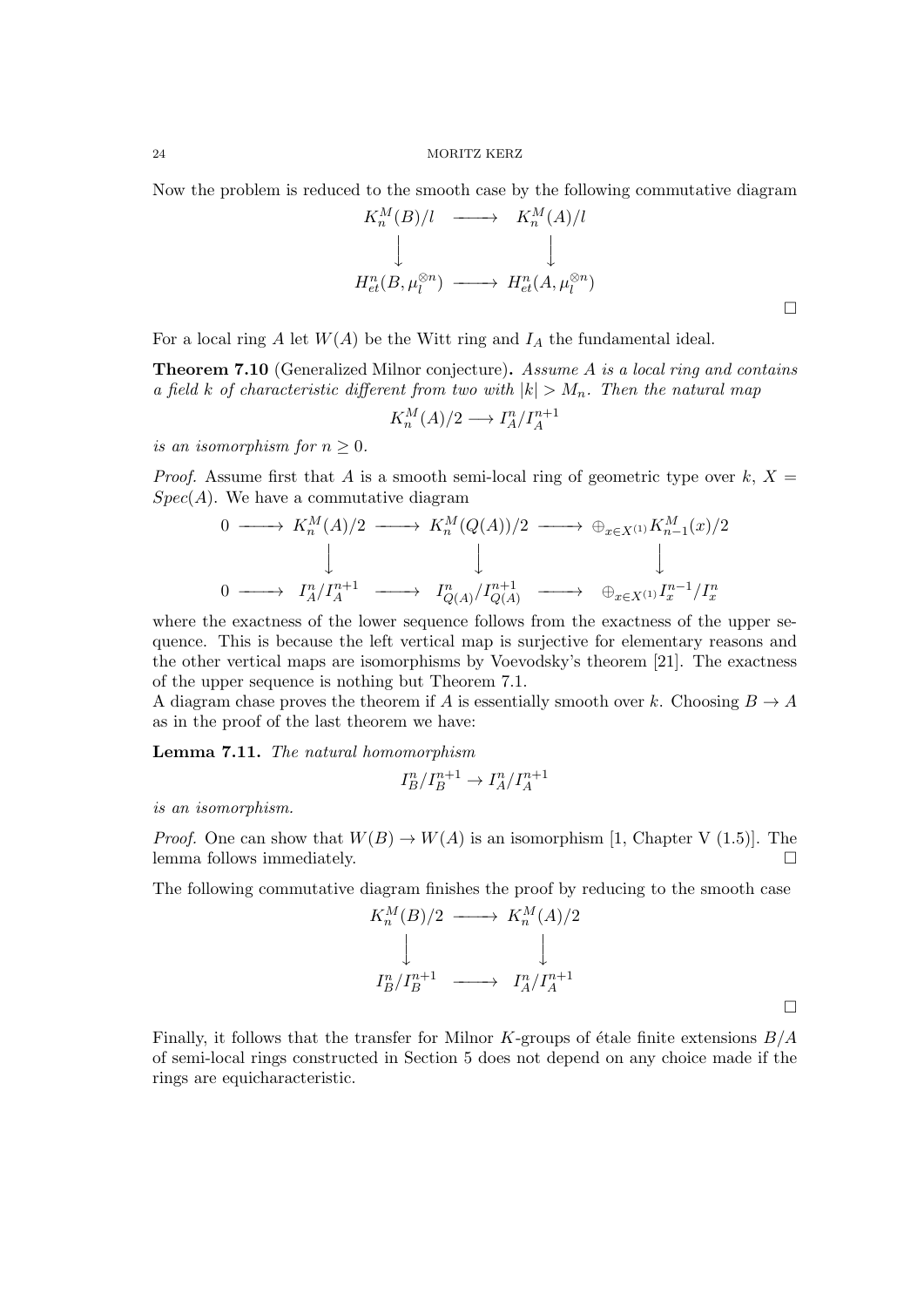Theorem 7.12. If A contains an infinite field the transfer

$$
N_{B/A}: K_n^M(B) \longrightarrow K_n^M(A)
$$

does not depend on the chosen generator of B over A and is functorial.

*Proof.* Let  $B = A[t]/(\pi)$ . Choose a regular, semi-local ring A' containing an infinite field and a map  $i : A' \to A$  such that there exists a polynomial  $\pi' \in A'[t]$  with  $i(\pi') = \pi$ . According to Proposition 5.3 and by choosing  $A'$  large we have to show that

$$
N_{B/A}: K_n^M(B') \longrightarrow K_n^M(A')
$$

does not depend on the generator of  $B' = A'[t]/(\pi')$  over A'. The theorem is reduced to the case in which  $A$  is a field by the diagram

$$
K_n^M(B') \longrightarrow K_n^M(Q(B'))
$$
  

$$
N \downarrow \qquad \qquad \downarrow N
$$
  

$$
K_n^M(A') \longrightarrow K_n^M(Q(A'))
$$

which according to Proposition 5.3 is commutative and by Theorem 6.1. Finally, one uses that Kato proved the theorem in the field case [13].  $\Box$ 

# 8. Appendix

In this appendix we generalize a factorization result used by Gabber [7] in his proof of the surjectivity of the homomorphism of sheaves

$$
\mathcal{K}_n^M\longrightarrow\mathcal{H}^n(\mathbb{Z}(n))
$$

on the big Zariski site of smooth varieties over an infinite field. We use the expression feasible polynomial to mean a polynomial with highest nonvanishing coefficient invertible.

**Theorem 8.1.** Let A be a semi-local ring with infinite residue fields,  $\pi \in A[t]$  of degree  $d > 2$  a monic polynomial. Then every  $[p] \in (A[t]/(\pi))^*$ ,  $p \in A[t]$  and  $\deg(p) < d$ , can be written as

 $p = f \pi + p_1 p_2$ with  $f, p_1, p_2 \in A[t]$  feasible,  $deg(f) = d - 2$ ,  $deg(p_i) = d - 1$ . Furthermore we can achieve that in  $(p, f, \pi, p_1, p_2)$  every two elements are coprime and

$$
\begin{array}{rcl}\n\text{Disc}_{2d-2}(p_1 p_2) & \in & A^* \\
\text{Disc}_{d-2}(f) & \in & A^* \,.\n\end{array}
$$

Here for a polynomial  $f \in A[t]$  of degree d we denote by  $Disc_d(f)$  its discriminant and for two polynomials  $p_1, p_2$  of degrees  $d_1, d_2$  we denote by  $\text{Res}_{d_1, d_2}(p_1, p_2)$  their resultant.

*Proof.* Let m be the Jacobson radical of A and denote the image of a polynomial  $q \in A[t]$ in  $(A/m)[t]$  by  $\bar{g}$ . We first reduce to the case that A is a field. Suppose the result is known in this case and

$$
\bar{p}=\bar{f}\,\bar{\pi}+\bar{p_1}\,\bar{p_2}
$$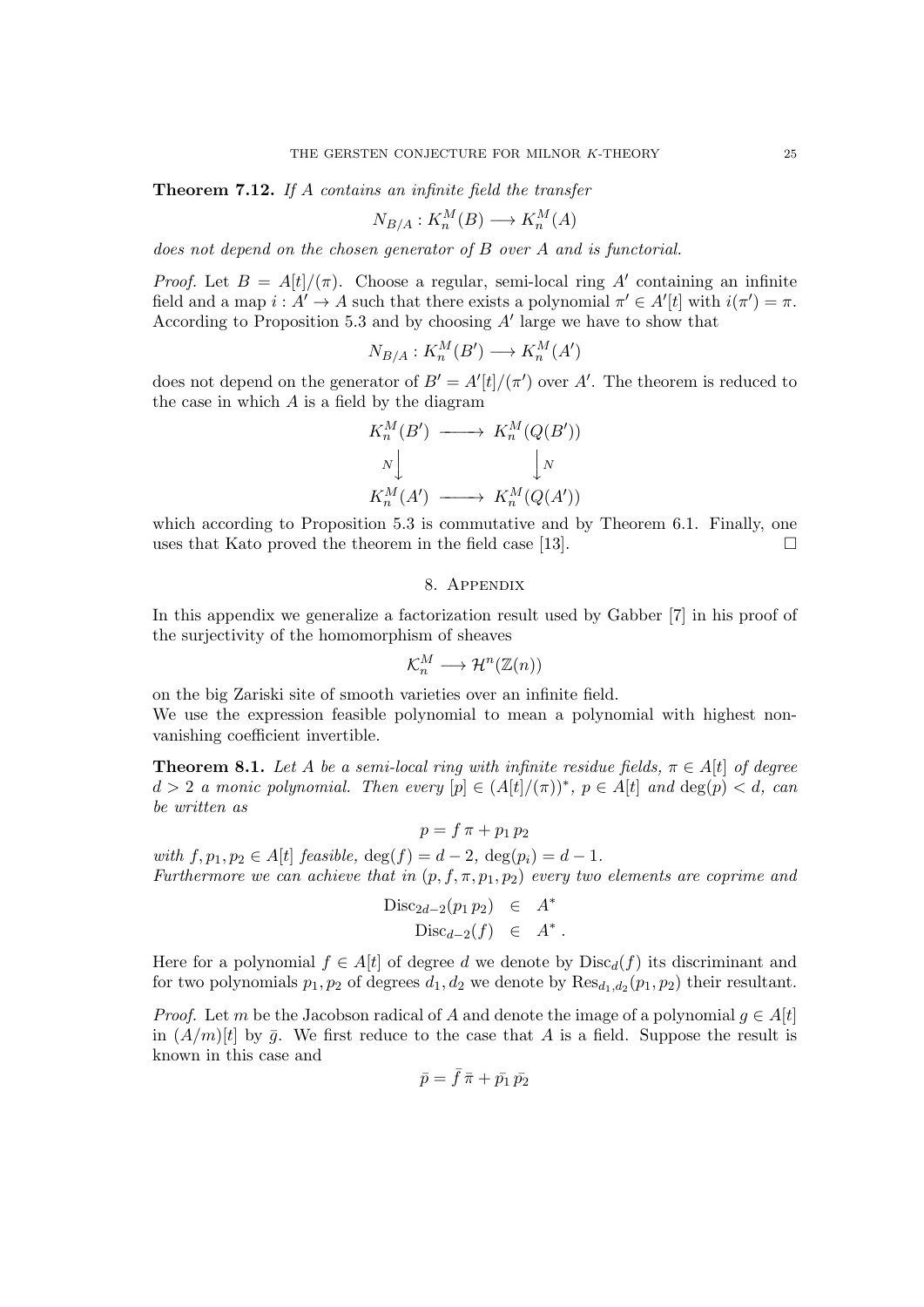is such a factorization in  $A/m$ . We can choose  $p_1 \in A[t]$  such that  $\deg(p_1) = d - 1$  and such that  $\bar{p}_1$  satisfies the conditions of the theorem. Then  $\text{Res}_{d,d-1}(\pi, p_1) \in A^*$  and we see that we can choose  $p_2, f \in A[t], \deg(p_2) = d - 1, \deg(f) = d - 2$ , such that

$$
p = f \pi + p_1 p_2.
$$

The conditions of the theorem on  $f \pi$ ,  $p_1$ ,  $p_2$  are now automatically satisfied.

Now we suppose  $A$  is an infinite field. We identify the space of polynomials of degree at most  $d-1$  with  $\mathbb{A}^{d-1}_A$  $_A^{d-1}$ . Then the set of such polynomials prime to an arbitrary nonvanishing polynomial in  $A[t]$  is dense and open in  $\mathbb{A}_{A}^{d-1}$  $A^{d-1}$ . Furthermore it is clear that every dense open set in  $\mathbb{A}^{d-1}_A$  $_{A}^{d-1}$  contains an A-rational point, moreover the intersection of finitely many dense open sets is dense and open.

Therefore it is immediately clear that we always have a factorization

$$
p = f \pi + p_1 p_2.
$$

where  $p_1, p_2$  are of degree  $d-1$  and  $Disc_{d-1}(p_1)$ ,  $Disc_{d-1}(p_2) \neq 0$  (f is then automatically of degree  $d - 2$ ). Next we show that we can choose such a factorization generically so as to satisfy  $Disc_{2d-2}(p_1 p_2) \neq 0$ .

Case char(A) = 0: The idea is to give a factorization with  $p_1(0), p_2(0) \neq 0$  such that

(19) 
$$
\text{Res}_{d-1,d-1}(t^{d-1}p_1(1/t), t^{d-1}p_2(1/t)) \neq 0
$$

Choose  $x_0 \in A$  such that  $p(x_0), \pi(x_0) \neq 0$  and let  $f = p(x_0)/\pi(x_0)$ . We can further assume  $p(0) - f \pi(0) \neq 0$  and  $p'(x_0) - f \pi'(x_0) \neq 0$  (the latter because char(A) = 0). Now let  $p_1 = t - x_0$ . It is obvious that (19) is satisfied for this choice and therefore it is generically satisfied. But generically  $p_1, p_2$  are of degree  $d-1$ . In this case (19) is equivalent to

$$
\text{Res}_{d-1,d-1}(p_1,p_2) \neq 0.
$$

This shows we generically have  $Disc_{2d-2}(p_1 p_2) \neq 0$  and proves the theorem in case  $char(A) = 0.$ 

Case char(A)  $\neq 0$ : The above proof works except in case  $p' = \pi' = 0$ . Now one can use a similar argument in order to show  $(19)$  is satisfied generically. We take f to be of degree 1 and two different points  $x_0, x_1 \in A$  such that  $p(x_0) - f(x_0) \pi(x_0) = 0$ ,  $p(x_1) - f(x_1) \pi(x_1) = 0, \ \pi(x_0) \neq 0, \ \pi(x_1) \neq 0, \ p(0) - f(0) \pi(0) \neq 0.$  Let  $p_1 =$  $(t - x_0)(t - x_1).$ 

The fact that  $f \in A[t]$  can be assumed to satisfy  $Disc_{d-2}(f) \in A^*$  follows because over the algebraic closure of A there clearly exists at least one such factorization with no other conditions imposed so that  $Disc_{d-2}(f) \in A^*$  is generically satisfied.

 $\Box$ 

There is an equivalent theorem for  $\deg(\pi) = 2$  which we state below. Its proof is completely analogous.

**Theorem 8.2.** Let A be a semi-local ring with infinite residue fields,  $\pi \in A[t]$  a monic polynomial of degree two,  $p \in A[t]$  an element coprime to  $\pi$  with  $\deg(p) < 2$ . Then there exists a factorization

$$
p=f\,\pi+p_1\,p_2\,p_3
$$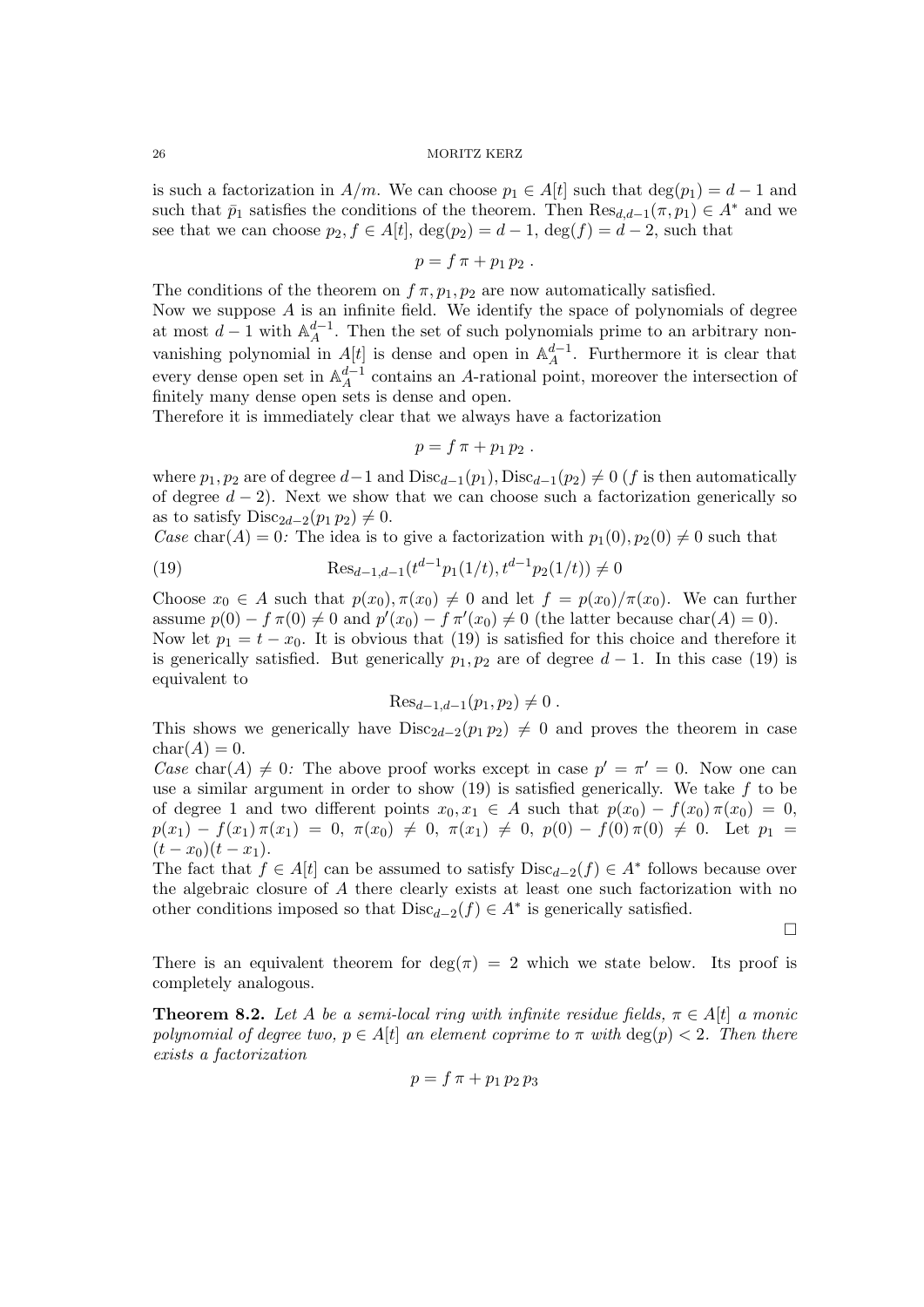with  $f, p_1, p_2, p_3$  feasible,

 $deg(f) = 1, deg(p_1) = 1, deg(p_2) = 1, deg(p_3) = 1$ 

 $Disc_3(p_1 p_2 p_3) \in A^*$  and such that in  $(p, f, \pi, p_1, p_2, p_3)$  each two elements are coprime.

**Remark 8.3.** One can in fact show that given a monic polynomial  $g \in A[t]$  the factorization in Theorem 8.1 and 8.2 can be chosen such that  $f, p_1, p_2, p_3)$  are coprime to g or even such that their residue classes modulo the maximal ideal of A are generic in their moduli spaces as explained in the proof of Theorem 8.1.

**Remark 8.4.** For given  $d_1 > 2$ ,  $d_2 > 0$  there exists an integer M such that a factorization (coprime in the above sense to a monic  $g \in A[t]$  of degree  $d_2$ ) as in Theorem 8.1 for any monic  $\pi$  of degree  $d_1$  and any  $p \in A[t]$  of degree smaller  $d_1$  exists if the number of elements in each residue field of A is greater than M. Similarly for Theorem 8.2.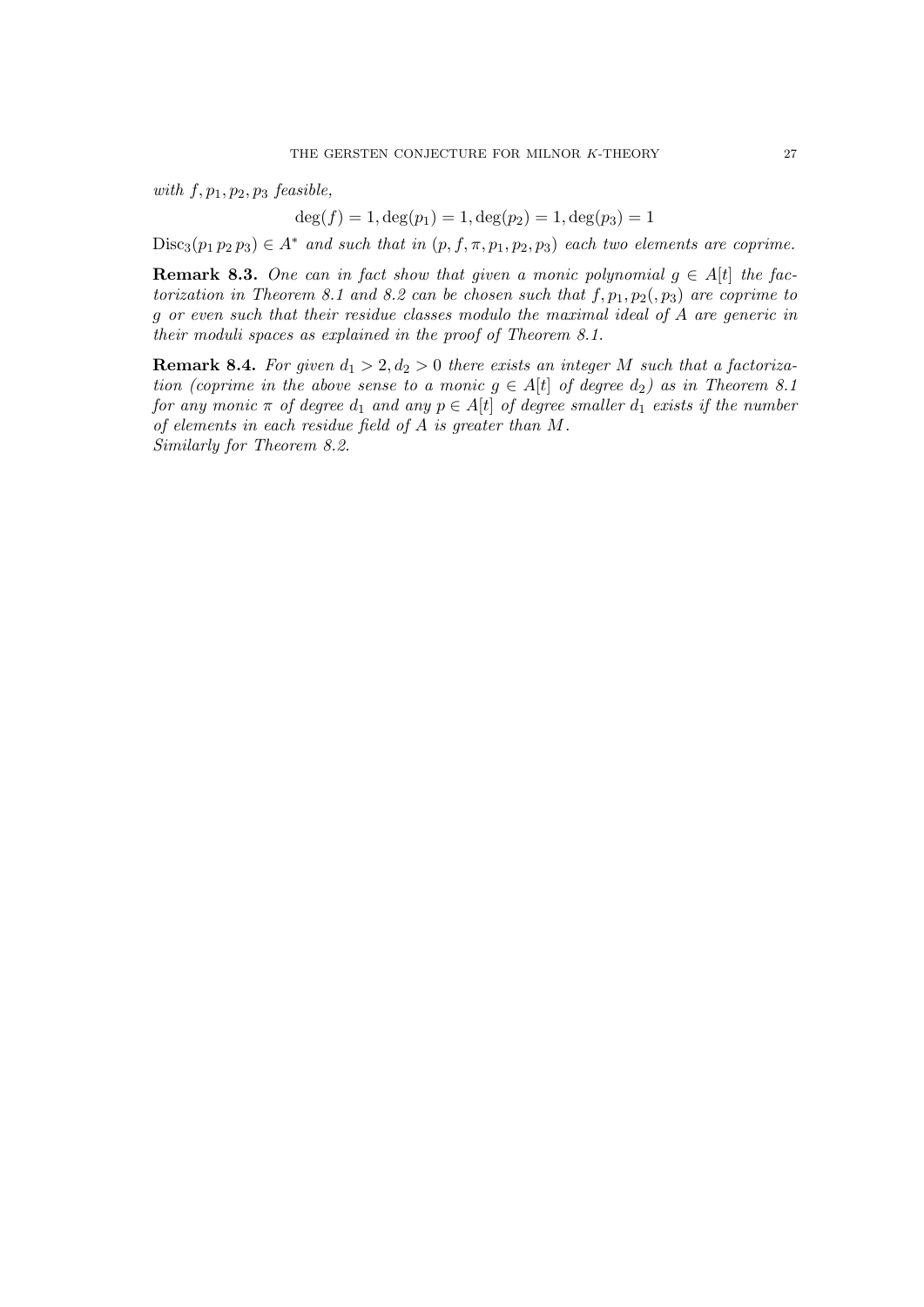### Acknowledgment

Many of the ideas of this paper were developed during the work on my diploma thesis at the University of Mainz. I would like to thank Stefan M¨uller-Stach, the advisor for my diploma thesis, who contributed many ideas exploited here.

Also I am deeply indebted to Burt Totaro for supporting me with a lot of mathematical improvements and the opportunity to work in Cambridge where this paper was written. Finally, I would like to thank Uwe Jannsen for his comments which helped to improve the paper considerably.

# **REFERENCES**

- [1] Baeza, Ricardo Quadratic forms over semilocal rings. Lecture Notes in Mathematics, Vol. 655.
- [2] Bass, H.; Tate, J. The Milnor ring of a global field. Algebraic K-theory, II (Proc. Conf., Seattle, Wash., Battelle Memorial Inst., 1972), pp. 349–446. Lecture Notes in Math., Vol. 342,
- [3] Beilinson, Alexander Letter to Soulé, 1982, K-theory Preprint Archives, 694
- [4] Colliot-Thélène, J.-L.; Hoobler, R.; Kahn, B. The Bloch-Ogus-Gabber theorem. Algebraic K-theory (Toronto, ON, 1996), 31–94, Fields Inst. Commun., 16
- [5]  $SGA \frac{1}{2}$ : Théorie des topos et cohomologie étale des schémas. Tome 2. M. Artin, A. Grothendieck et J. L. Verdier. Avec la collaboration de N. Bourbaki, P. Deligne et B. Saint-Donat. Lecture Notes in Mathematics, Vol. 270.
- [6] Elbaz-Vincent, Philippe; Müller-Stach, Stefan Milnor K-theory of rings, higher Chow groups and applications. Invent. Math. 148, (2002), no. 1, 177–206.
- [7] Gabber, Ofer; Letter to Bruno Kahn, 1998
- [8] Gabber, Ofer; Affine analog of the proper base change theorem. Israel J. Math. 87 (1994), 325-335
- [9] Grothendieck, Alexander Sur quelques points d'alg`ebre homologique. Tohoku Math. J. (2) 9 (1957), 119–221
- [10] Hoobler, R. The Merkuriev-Suslin theorem for any semi-local ring. K-theory Preprint Archives, 731
- [11] Kahn, Bruno Some conjectures on the algebraic K-theory of fields. Algebraic K-theory: connections with geometry and topology (Lake Louise, AB, 1987), 117–176
- [12] Kahn, Bruno Deux théorèmes de comparaison en cohomologie étale. Duke Math. J. 69 (1993), 137-165
- [13] Kato, Kazuya A generalization of local class field theory by using K-groups. II. J. Fac. Sci. Univ. Tokyo Sect. IA Math. 27 (1980), no. 3, 603–683
- [14] Kato, Kazuya Milnor K-theory and the Chow group of zero cycles. Applications of algebraic Ktheory to algebraic geometry and number theory (Boulder, Colo., 1983), 241–253, Contemp. Math., 55
- [15] Kerz, Moritz Der Gerstenkomplex der Milnor K-Theorie. Diploma thesis (Universität Mainz, 2005) URL: http://www-nw.uni-regensburg.de/~.kem12713.mathematik.uni-regensburg.de/dipl.pdf
- [16] Kerz, Moritz; Müller-Stach, Stefan The Milnor-Chow homomorphism revisited. To appear in K-Theory, 2007
- [17] Levine, Marc Relative Milnor K-theory. K-Theory 6 (1992), no. 2, 113–175
- [18] Lichtenbaum, Stephen Motivic complexes. Motives (Seattle, WA, 1991), 303–313
- [19] Milnor, John Algebraic K-theory and quadratic forms. Invent. Math. 9, 1969/1970, 318–344.
- [20] Nesterenko, Yu.; Suslin, A. Homology of the general linear group over a local ring, and Milnor's K-theory. Math. USSR-Izv. 34 (1990), no. 1, 121–145
- [21] Orlov, D.; Vishik, A.; Voevodsky, V. An exact sequence for  $K_*^M/2$  with applications to quadratic forms. Ann. of Math. (2) 165 (2007), no. 1, 1–13.
- [22] Panin, I. A. The equicharacteristic case of the Gersten conjecture. Proc. Steklov Inst. Math. 2003, no. 2 (241), 154–163.
- [23] Quillen, Daniel Higher algebraic K-theory. I. Algebraic K-theory (Proc. Conf., Battelle Memorial Inst., Seattle, Wash., 1972), pp. 85–147. Lecture Notes in Math., Vol. 341